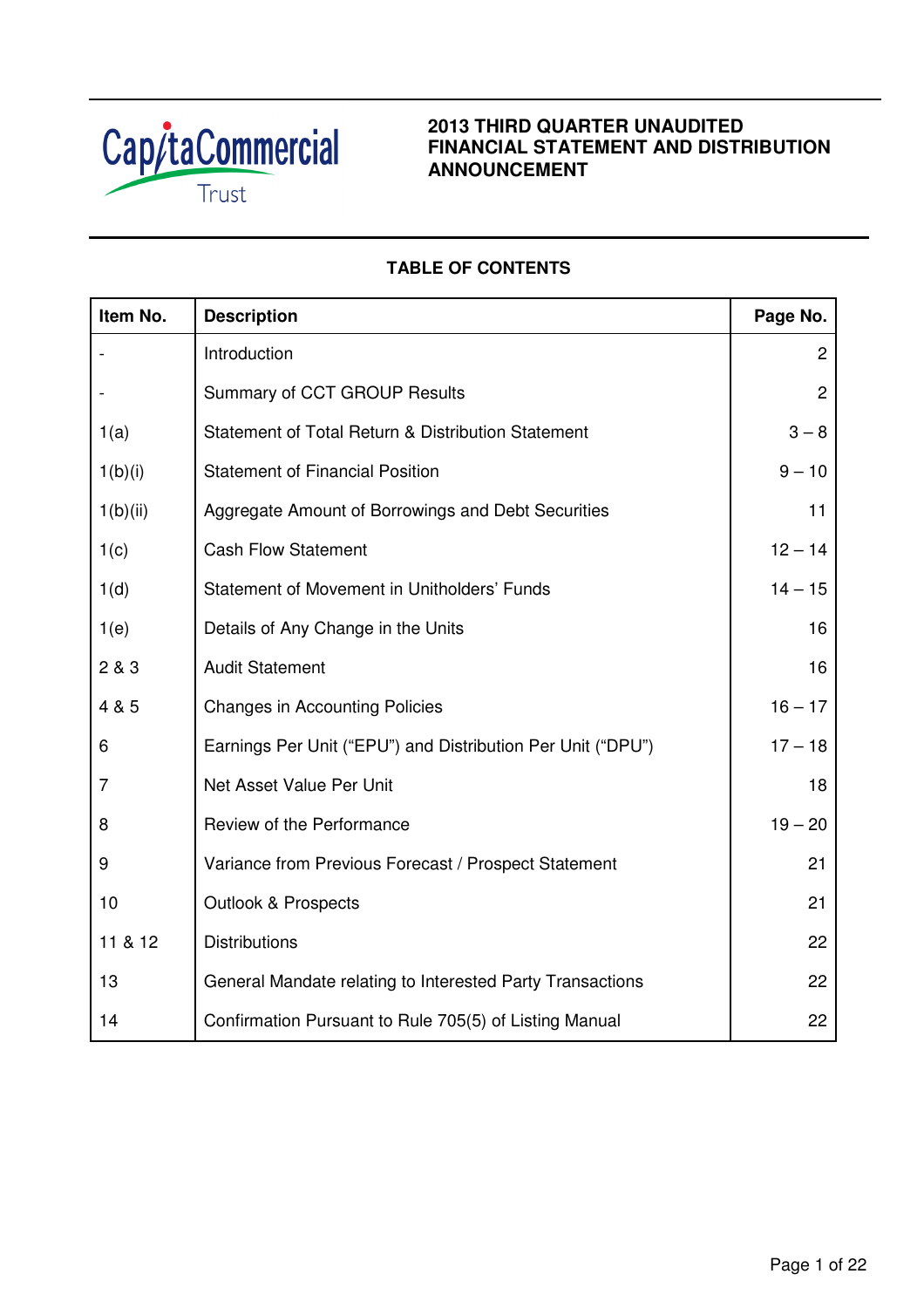### **INTRODUCTION**

CapitaCommercial Trust ("CCT") was established pursuant to a trust deed dated 6 February 2004 (as amended) executed between CapitaCommercial Trust Management Limited as manager of CCT (the "Manager") and HSBC Institutional Trust Services (Singapore) Limited as trustee of CCT (the "CCT Trustee").

As of 30 September 2013, CCT Group's portfolio consists of Capital Tower, Six Battery Road, One George Street, Raffles City (through CCT's 60.0% interest in RCS Trust), HSBC Building, Bugis Village, Golden Shoe Car Park, Wilkie Edge, Twenty Anson (through CCT's 100.0% equity interest in FirstOffice Pte. Ltd ("FOPL")) and CapitaGreen that is currently under development (through CCT's 40.0% interest in MSO Trust).

In Malaysia, CCT has a 30.0% stake in Quill Capita Trust ("QCT") and a 7.4% stake in the Malaysia Commercial Development Fund ("MCDF"). MCDF has divested all its assets and its fund term expired in September 2013. The liquidation process is expected to commence in the fourth quarter of 2013.

# **SUMMARY OF CCT GROUP RESULTS**

|                                                 | Actual<br>3Q 2013 | Actual<br>3Q 2012 | Change<br>% | Actual<br><b>YTD Sep 2013</b> | Actual<br>YTD Sep 2012 | Change<br>$\%$ |
|-------------------------------------------------|-------------------|-------------------|-------------|-------------------------------|------------------------|----------------|
| Gross Revenue (S\$'000)                         | 94,941            | 95,539            | (0.6)       | 288,367                       | 278,731                | 3.5            |
| Net Property Income (S\$'000)                   | 72,564            | 75,167            | (3.5)       | 222,335                       | 220,349                | 0.9            |
| Distributable income (S\$'000)                  | 58,775            | 57,869            | 1.6         | 174,035                       | 170,249                | 2.2            |
| Distribution per unit (cents)<br>For the period | $2.04$ (1)        | 2.04              | ٠           | $6.05$ <sup>(1)</sup>         | 6.00                   | 0.8            |

#### **Note:**

(1) DPU for 3Q 2013 and YTD September 2013 were computed on the basis that none of the convertible bonds due 2015 ("CB due 2015") or convertible bonds due 2017 ("CB due 2017") collectively known as "Convertible Bonds", is converted into CCT units ("Units"). Accordingly, the actual quantum of DPU may differ if any of these Convertible Bonds is converted into Units.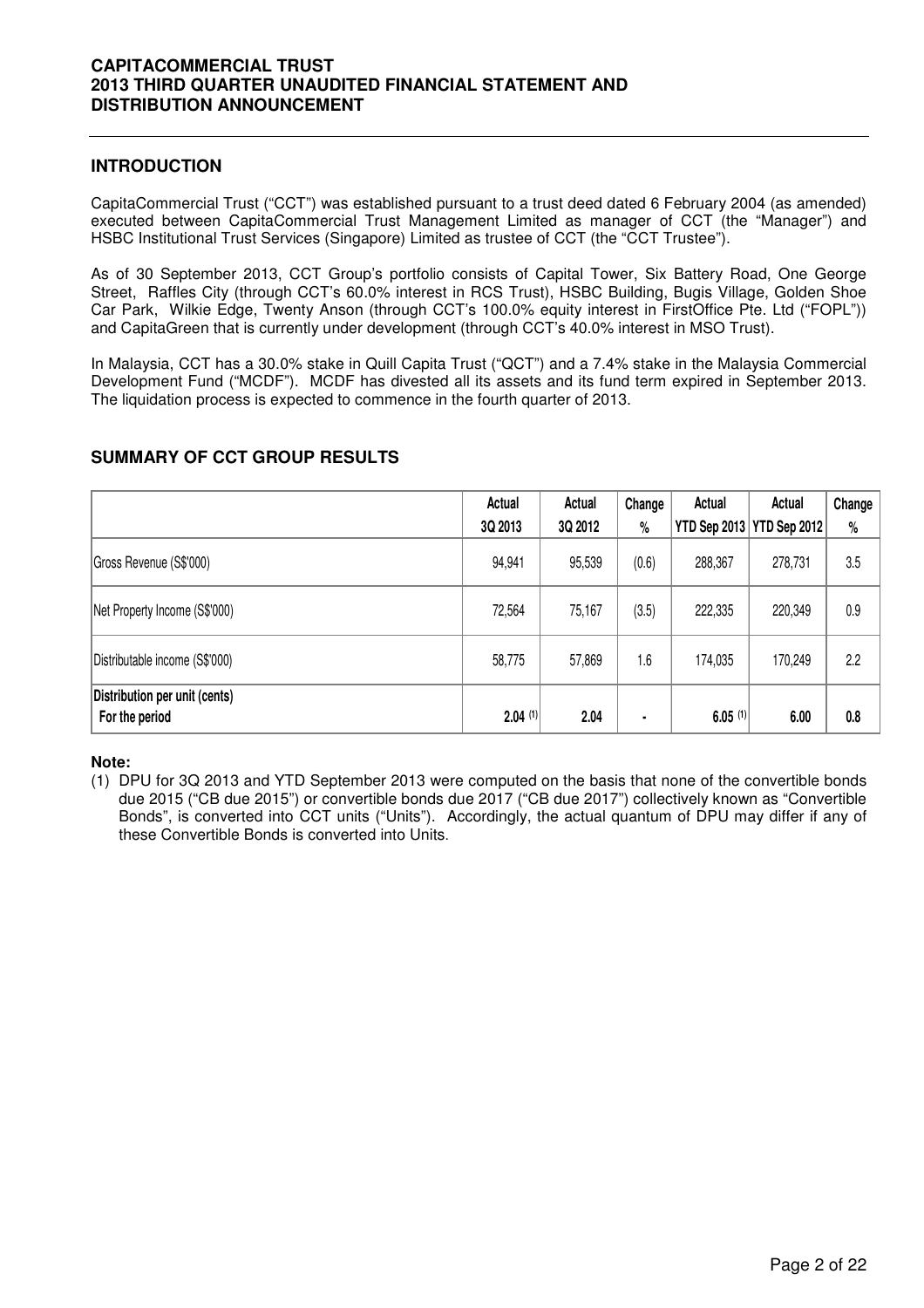#### **1(a)(i) Statement of Total Return & Distribution Statement (3Q 2013 vs 3Q 2012)**

|                                                     |                |           | Group     | <b>Trust</b> |           |           |           |
|-----------------------------------------------------|----------------|-----------|-----------|--------------|-----------|-----------|-----------|
| <b>Statement of Total Return</b>                    | <b>Note</b>    | 3Q 2013   | 3Q 2012   | Change       | 3Q 2013   | 3Q 2012   | Change    |
|                                                     |                | S\$'000   | S\$'000   | $\%$         | S\$'000   | S\$'000   | $\%$      |
| Gross rental income                                 |                | 86,029    | 83,006    | 3.6          | 49,739    | 48,279    | 3.0       |
| Car park income                                     |                | 3,772     | 3,655     | 3.2          | 2,833     | 2,819     | 0.5       |
| Other income                                        | 1              | 5,140     | 8,878     | (42.1)       | 3,258     | 6,682     | (51.2)    |
| <b>Gross revenue</b>                                |                | 94,941    | 95,539    | (0.6)        | 55,830    | 57,780    | (3.4)     |
| Property management fees                            |                | (2,660)   | (2,728)   | (2.5)        | (1, 199)  | (1, 321)  | (9.2)     |
| Property tax                                        |                | (6,627)   | (5,604)   | 18.3         | (3,579)   | (2,776)   | 28.9      |
| Other property operating expenses                   |                | (13,090)  | (12,040)  | 8.7          | (7,609)   | (6, 290)  | 21.0      |
| <b>Property operating expenses</b>                  |                | (22, 377) | (20, 372) | 9.8          | (12, 387) | (10, 387) | 19.3      |
| Net property income                                 | $\overline{2}$ | 72,564    | 75,167    | (3.5)        | 43,443    | 47,393    | (8.3)     |
| Interest income                                     | 3              | 584       | 658       | (11.2)       | 4,028     | 4,087     | (1.4)     |
| Investment income                                   | $\overline{4}$ |           |           |              | 21,769    | 20,959    | 3.9       |
| Amortisation expense                                | 5              | (1,093)   | (1,323)   | (17.4)       | (1,093)   | (1, 323)  | (17.4)    |
| Manager's management fees:                          |                |           |           |              |           |           |           |
| - Base fees                                         |                | (2, 413)  | (2,340)   | 3.1          | (1,200)   | (1, 161)  | 3.4       |
| - Performance fees                                  |                | (3,003)   | (2,655)   | 13.1         | (2,010)   | (1,709)   | 17.6      |
| Trust expenses                                      | 6              | (334)     | (2,026)   | (83.5)       | (217)     | (1, 914)  | (88.7)    |
| Finance costs                                       | $\overline{7}$ | (14, 476) | (18, 325) | (21.0)       | (9,723)   | (13, 583) | (28.4)    |
| Net income before share of profit of<br>associate   |                | 51,829    | 49,156    | 5.4          | 54,997    | 52,749    | 4.3       |
| Share of profit of associate                        | 8              | 1,070     | 851       | 25.7         |           |           |           |
| Net income                                          |                | 52,899    | 50,007    | 5.8          | 54,997    | 52,749    | 4.3       |
| Gain on remeasurement of financial<br>derivatives   | 9              |           | 3,140     | <b>NM</b>    |           | 3,140     | <b>NM</b> |
| Premium on repurchase of convertible<br>bonds       | 10             |           | (4,028)   | <b>NM</b>    |           | (4,028)   | <b>NM</b> |
| Total return for the period before tax              |                | 52,899    | 49,119    | 7.7          | 54,997    | 51,861    | 6.0       |
| Income tax                                          | 11             | (2)       | (100)     |              |           | (100)     |           |
| Total return for the period after tax               |                | 52,897    | 49,019    | 7.9          | 54,997    | 51,761    | 6.3       |
| <b>Distribution Statement</b>                       |                |           |           |              |           |           |           |
| Total return for the period before tax              |                | 52,899    | 49,119    | 7.7          | 54,997    | 51,861    | 6.0       |
| Net tax and other adjustments                       | 12             | 5,876     | 16,273    | (63.9)       | 3,778     | 13,531    | (72.1)    |
| Income available for distribution to<br>unitholders |                | 58,775    | 65,392    | (10.1)       | 58,775    | 65,392    | (10.1)    |
| Distributable income retained                       | 13             |           | (7,523)   | <b>NM</b>    |           | (7, 523)  | <b>NM</b> |
| Distributable income to unitholders                 |                | 58,775    | 57,869    | 1.6          | 58,775    | 57,869    | 1.6       |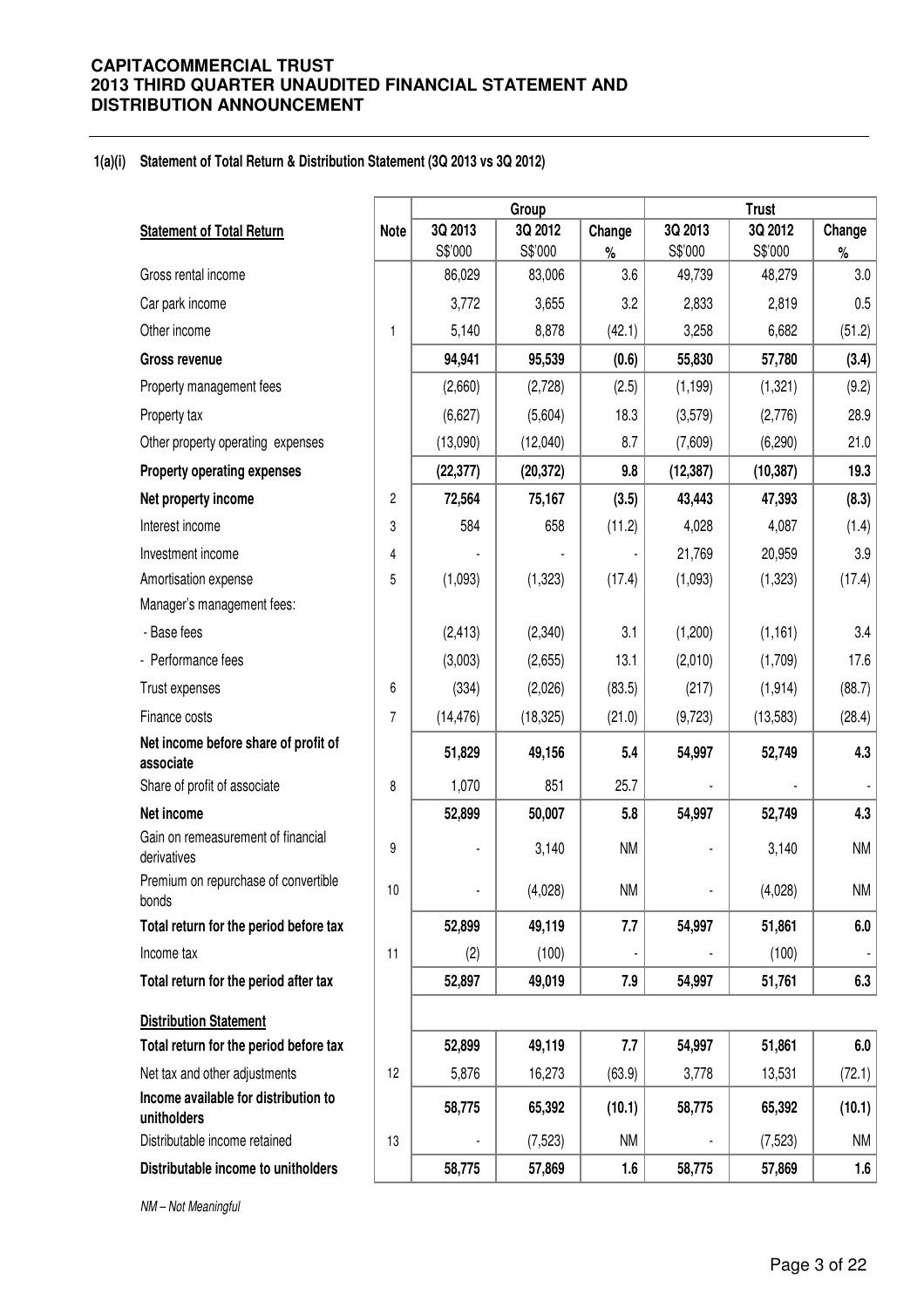#### **Notes:**

- (1) Other income include the following:-
	- (a) Yield protection income from CapitaLand Singapore Limited ("CLS") amounting to S\$0.2 million for 1 July 2013 to 10 July 2013 (S\$4.7 million for 3Q 2012) for One George Street. The amount was accrued pursuant to a Deed of Yield Protection dated 11 July 2008 in connection with the purchase of One George Street. Under the Deed of Yield Protection, CLS guarantees a minimum net property income ("NPI") of S\$49.5 million per annum, being 4.25% per annum of S\$1.165 billion (the purchase price of One George Street) for a period of 5 years from 11 July 2008 to 10 July 2013.
	- (b) Yield stabilization income of S\$1.1 million accrued in 3Q 2013 for Twenty Anson (S\$1.3 million for 3Q 2012). The amount was accrued pursuant to a Deed of Yield Stabilization dated 22 March 2012 in relation with the acquisition of 100.0% equity interest in FOPL, whereby a yield stabilization sum of S\$17.1 million was provided by the vendors to achieve a stabilized yield of up to 5.5% per annum of the property purchase value of S\$430.0 million, for a period of 3.5 years from 22 March 2012. For 3Q 2013, the yield stabilization sum was computed based on a net property yield of 4.0% per annum of the property purchase value of S\$430.0 million.

**Group**

(2) The following items have been included in arriving at net property income:-

Depreciation and amortisation 265 919 (71.2) 231 881 (73.8) Reversal of impairment losses on trade receivables

(3) Interest income include the following:-

accounts

|                                                             |                    | Group              |             | <b>Trust</b>       |                    |             |  |
|-------------------------------------------------------------|--------------------|--------------------|-------------|--------------------|--------------------|-------------|--|
|                                                             | 3Q 2013<br>S\$'000 | 3Q 2012<br>S\$'000 | Change<br>% | 3Q 2013<br>S\$'000 | 3Q 2012<br>S\$'000 | Change<br>% |  |
| Interest income from fixed deposits and current<br>accounts | 53                 | 127                | (58.3)      | 37                 | 95                 | (61.1)      |  |
| Interest income from shareholder's loan to<br>MSO Trust     | 531                | 531                |             | 884                | 885                | (0.1)       |  |
| Interest income from shareholder's loan to FOPL             |                    |                    |             | 3.107              | 3.107              |             |  |
| Total                                                       | 584                | 658                | (11.2)      | 4,028              | 4,087              | (1.4)       |  |

**3Q 2013 3Q 2012 Change 3Q 2013 3Q 2012 Change** S\$'000 S\$'000 % S\$'000 S\$'000 %

**Trust**

- (6) NM - (6) NM

(4) This relates to income distribution from RCS Trust and QCT.

- (5) This relates to the amortisation of yield stabilization sum in relation to FOPL. The amortisation expense was computed based on 4.0% per annum of the property value of S\$430.0 million less the net property income of existing leases of Twenty Anson.
- (6) Trust expenses was lower in 3Q 2013 as compared to 3Q 2012 due mainly to lower unitholders expenses and professional fees incurred.
- (7) Finance costs include the following:-

|                                    | Group   |         |        | <b>Trust</b> |         |        |  |
|------------------------------------|---------|---------|--------|--------------|---------|--------|--|
|                                    | 3Q 2013 | 3Q 2012 | Change | 3Q 2013      | 3Q 2012 | Change |  |
|                                    | S\$'000 | S\$'000 | %      | S\$'000      | S\$'000 | %      |  |
| Interest cost <sup>(7a)</sup>      | 11.434  | 14.397  | (20.6) | 7.340        | 10.341  | (29.0) |  |
| Amortisation and transaction costs | 3.042   | 3.928   | (22.6) | 2.383        | 3.242   | (26.5) |  |
| Total                              | 14,476  | 18,325  | (21.0) | 9,723        | 13,583  | (28.4) |  |

- (7a) The decrease in interest cost was mainly due to the expiry of interest rate swaps ("IRS") which were committed in 2006 when the interest rates were high. The weighted average interest rate for the IRS was 3.59 per cent per annum. The IRS expired on 18 March 2013.
- (8) Share of profit of associate relates to the equity accounting of QCT's results on a 3 month lag basis. The share of profit for 3Q 2013 was higher than 3Q 2012 due mainly to higher loss on remeasurement of financial derivatives recognised in 3Q 2012.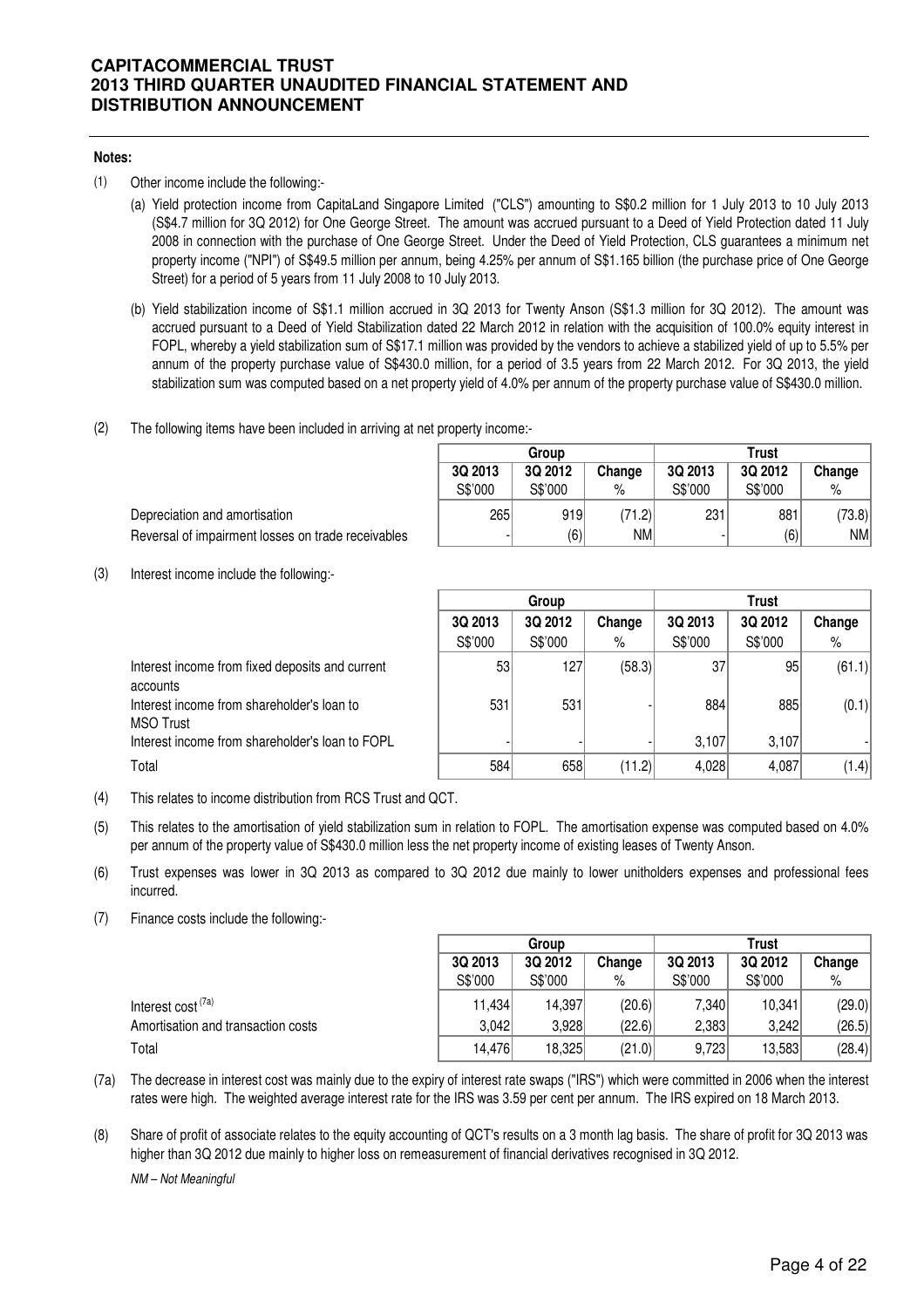- (9) Gain on remeasurement of financial derivatives in 3Q 2012 relates to the gain on the remeasurement of fair value of interest rate swaps for notional principal amount of S\$370.0 million. The interest rate swaps had expired on 18 March 2013.
- (10) This relates to the premium on repurchase of face value of S\$126.0 million in 3Q 2012 of the convertible bonds due in 2013 ("CB due 2013").
- (11) For 3Q 2012, it relates to CCT's income tax in respect of interest income earned from Ringgit denominated fixed deposits in Malaysia that was remitted to Singapore.
- (12) Included in net tax and other adjustments are the following:-

|                                                | Group    |          |                  | Trust   |          |           |
|------------------------------------------------|----------|----------|------------------|---------|----------|-----------|
|                                                | 3Q 2013  | 3Q 2012  | Change           | 3Q 2013 | 3Q 2012  | Change    |
|                                                | S\$'000  | S\$'000  | %                | S\$'000 | S\$'000  | %         |
| Manager's management fee payable in Units      | 2,969    | 3,107    | (4.4)            | 855     | 1,060    | (19.3)    |
| Trustee's fees                                 | 208      | 202      | 3.0 <sub>l</sub> | 1531    | 1481     | 3.4       |
| Gain on remeasurement of financial derivatives |          | (3, 140) | NM               |         | (3, 140) | <b>NM</b> |
| Amortisation and transaction costs             | 3,042    | 3,928    | (22.6)           | 2,383   | 3,242    | (26.5)    |
| Premium on repurchase of convertible bonds     |          | 4,028    | NM               |         | 4,028    | NM        |
| Net tax exempt income distribution received    | 1,667    | 7,523    | (77.8)           | 1,667   | 7,523    | (77.8)    |
| Net profits from subsidiaries                  | (846)    | (240)    | NM               |         |          |           |
| Temporary differences and other adjustments    | (1, 164) | 865      | NM               | (1,280) | 670      | NM        |
| Total                                          | 5,876    | 16,273   | (63.9)           | 3,778   | 13,531   | (72.1)    |

(13) Distributable income retained for 3Q 2012 relates to retention of net tax exempt income from QCT remitted.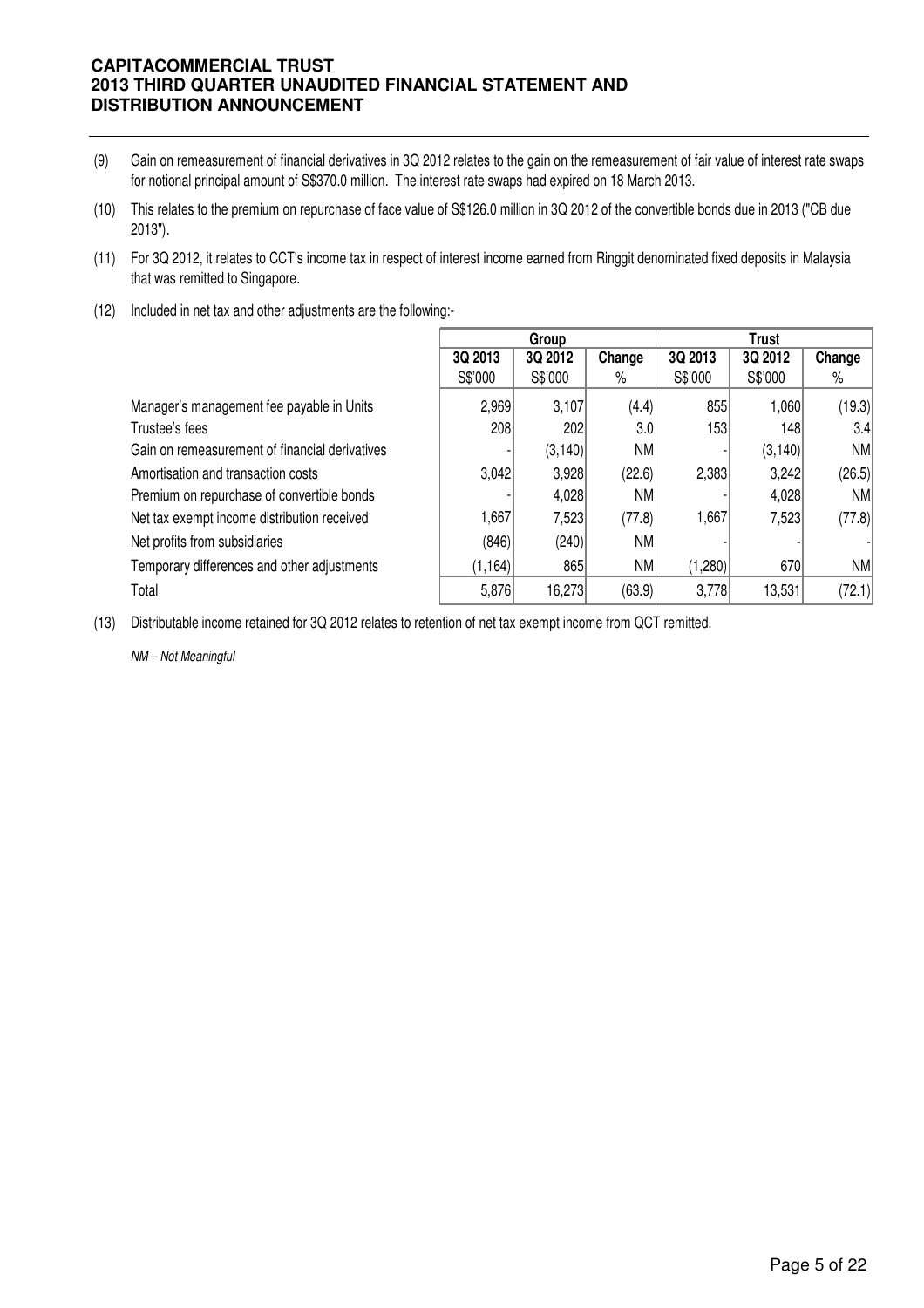### **1(a)(ii) Statement of Total Return & Distribution Statement (YTD Sep 2013 vs YTD Sep 2012)**

|                                                                                                    |             | Group        |              |           |              |              |           |
|----------------------------------------------------------------------------------------------------|-------------|--------------|--------------|-----------|--------------|--------------|-----------|
| <b>Statement of Total Return</b>                                                                   | <b>Note</b> | YTD Sep 2013 | YTD Sep 2012 | Change    | YTD Sep 2013 | YTD Sep 2012 | Change    |
|                                                                                                    |             | S\$'000      | S\$'000      | $\%$      | S\$'000      | S\$'000      | $\%$      |
| Gross rental income                                                                                |             | 256,011      | 242,127      | 5.7       | 147,328      | 139,616      | 5.5       |
| Car park income                                                                                    |             | 11,066       | 10,308       | 7.4       | 8,305        | 7,835        | 6.0       |
| Other income                                                                                       | 1           | 21,290       | 26,296       | (19.0)    | 15,291       | 21,269       | (28.1)    |
| <b>Gross revenue</b>                                                                               |             | 288,367      | 278,731      | 3.5       | 170,924      | 168,720      | 1.3       |
| Property management fees                                                                           |             | (8, 131)     | (8, 138)     | (0.1)     | (3,745)      | (3,967)      | (5.6)     |
| Property tax                                                                                       |             | (19, 568)    | (15, 225)    | 28.5      | (10, 017)    | (6, 282)     | 59.5      |
| Other property operating expenses                                                                  |             | (38, 333)    | (35,019)     | 9.5       | (22,072)     | (19, 367)    | 14.0      |
| <b>Property operating expenses</b>                                                                 |             | (66, 032)    | (58, 382)    | 13.1      | (35, 834)    | (29,616)     | 21.0      |
| Net property income                                                                                | 2           | 222,335      | 220,349      | 0.9       | 135,090      | 139,104      | (2.9)     |
| Interest income                                                                                    | 3           | 1,787        | 2,473        | (27.7)    | 11,992       | 9,952        | 20.5      |
| Investment income                                                                                  | 4           |              |              |           | 63,413       | 62,714       | 1.1       |
| Amortisation expense                                                                               | 5           | (3,369)      | (2,712)      | 24.2      | (3,369)      | (2,712)      | 24.2      |
| Manager's management fees:                                                                         |             |              |              |           |              |              |           |
| - Base fees                                                                                        |             | (7, 128)     | (6,943)      | 2.7       | (3, 552)     | (3, 443)     | 3.2       |
| - Performance fees                                                                                 |             | (8,907)      | (8,271)      | 7.7       | (5,926)      | (5,369)      | 10.4      |
| Trust expenses                                                                                     | 6           | (2,318)      | (3,086)      | (24.9)    | (1, 911)     | (2,718)      | (29.7)    |
| Finance costs                                                                                      | 7           | (46, 887)    | (55, 467)    | (15.5)    | (32, 773)    | (41, 336)    | (20.7)    |
| Net income before share of profit of                                                               |             | 155,513      | 146,343      | 6.3       | 162,964      | 156,192      | 4.3       |
| associate                                                                                          |             |              |              |           |              |              |           |
| Share of profit of associate                                                                       | 8           | 3,020        | 3,022        | (0.1)     |              |              |           |
| Net income                                                                                         |             | 158,533      | 149,365      | 6.1       | 162,964      | 156,192      | 4.3       |
| Gain on remeasurement of financial<br>derivatives                                                  | 9           | 2,519        | 8,444        | (70.2)    | 2,519        | 8,444        | (70.2)    |
| Premium on repurchase of convertible<br>bonds                                                      | 10          |              | (4,028)      | <b>NM</b> |              | (4,028)      | <b>NM</b> |
| Net change in fair value of investment<br>properties and investment property under<br>construction | 11          | 85,709       | 48,398       | 77.1      | 68,831       | 37,836       | 81.9      |
| Total return for the period before tax                                                             |             | 246,761      | 202,179      | 22.1      | 234,314      | 198,444      | 18.1      |
| Income tax                                                                                         | 12          | (2)          | (100)        |           |              | (100)        |           |
| Total return for the period after tax                                                              |             | 246,759      | 202,079      | 22.1      | 234,314      | 198,344      | 18.1      |
| <b>Distribution Statement</b>                                                                      |             |              |              |           |              |              |           |
| Total return for the period before tax                                                             |             | 246,761      | 202,179      | 22.1      | 234,314      | 198,444      | 18.1      |
| Net tax and other adjustments                                                                      | 13          | (70, 025)    | (23,092)     | <b>NM</b> | (58, 478)    | (19, 357)    | <b>NM</b> |
| Income available for distribution to<br>unitholders                                                |             | 176,736      | 179,087      | (1.3)     | 175,836      | 179,087      | (1.8)     |
| Distributable income retained                                                                      | 14          | (2,701)      | (8,838)      | (69.4)    | (1,801)      | (8,838)      | (79.6)    |
| Distributable income to unitholders                                                                |             | 174,035      | 170,249      | 2.2       | 174,035      | 170,249      | 2.2       |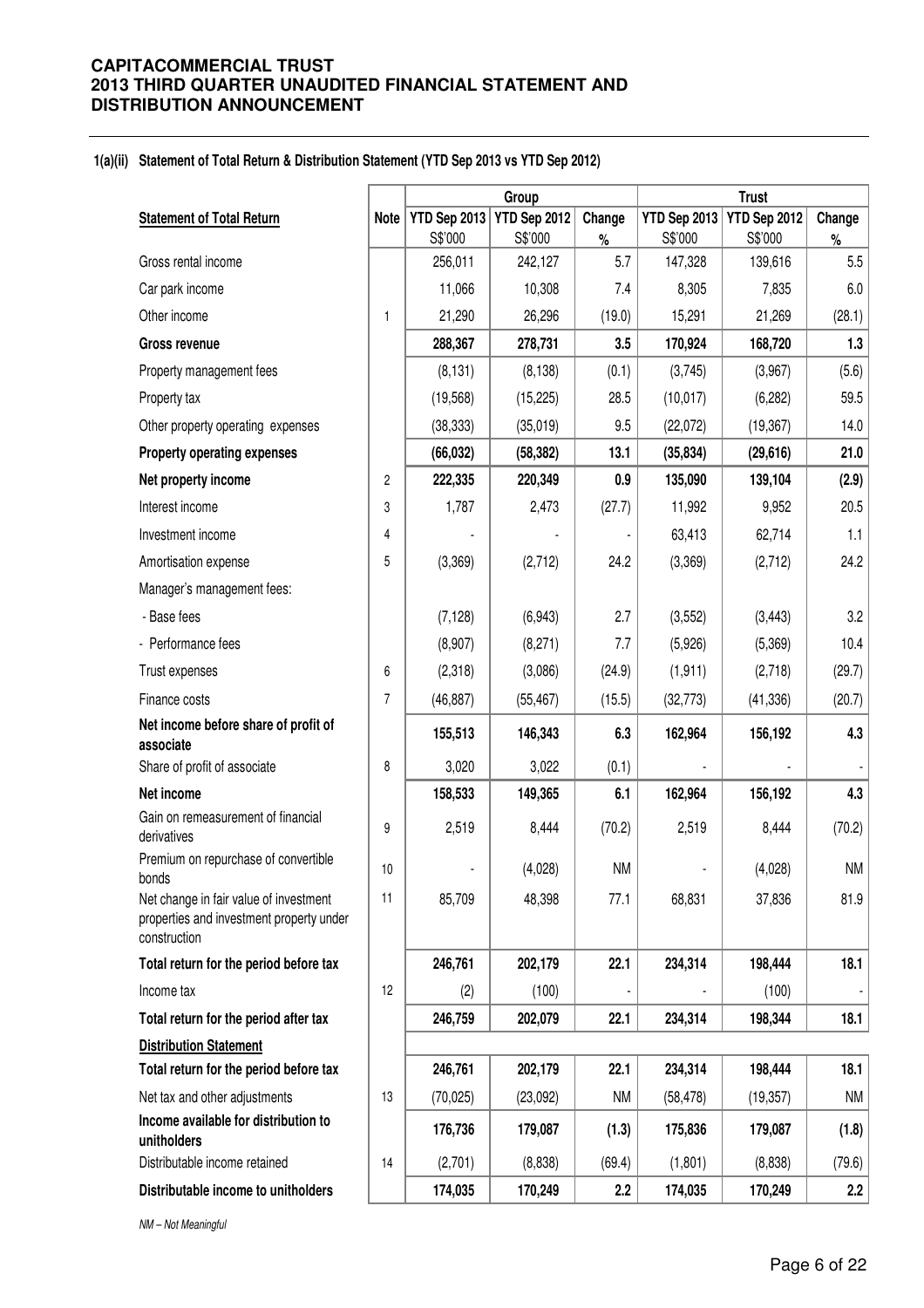#### **Notes:**

- (1) Other income include the following:-
	- (a) Yield protection income from CapitaLand Singapore Limited amounting to S\$7.6 million for period 1 January 2013 to 10 July 2013 (S\$13.9 million for YTD September 2012) for One George Street. Please refer to note (1)(a) on page 4 for more details; and
	- (b) Yield stabilization income of S\$3.3 million accrued for YTD September 2013 (S\$2.7 million for 22 March 2012 to 30 September 2012) from Twenty Anson. Please refer to note (1)(b) on page 4 for more details.
- (2) The following items have been included in arriving at net property income:-

|            | Group    |        | <b>Trust</b> |            |        |  |  |
|------------|----------|--------|--------------|------------|--------|--|--|
| <b>YTD</b> | YTD      |        | <b>YTD</b>   | <b>YTD</b> |        |  |  |
| Sep 2013   | Sep 2012 | Change | Sep 2013     | Sep 2012   | Change |  |  |
| S\$'000    | S\$'000  | %      | S\$'000      | S\$'000    | $\%$   |  |  |
| 1,035      | 3,246    | (68.1) | 920          | 3,152      | (70.8) |  |  |
|            |          | NM     |              | (5)        | NM     |  |  |

Depreciation and amortisation Reversal of impairment losses on trade receivables

(3) Interest income include the following:-

|                                                             |            | Group      |        | Trust      |            |        |  |
|-------------------------------------------------------------|------------|------------|--------|------------|------------|--------|--|
|                                                             | <b>YTD</b> | <b>YTD</b> |        | <b>YTD</b> | <b>YTD</b> |        |  |
|                                                             | Sep 2013   | Sep 2012   | Change | Sep 2013   | Sep 2012   | Change |  |
|                                                             | S\$'000    | S\$'000    | %      | S\$'000    | S\$'000    | %      |  |
| Interest income from fixed deposits and current<br>accounts | 212        | 892        | (76.2) | 1491       | 800        | (81.4) |  |
| Interest income from shareholder's loan to MSO Trust        | 1,575      | 1,581      | (0.4)  | 2,625      | 2,635      | (0.4)  |  |
| Interest income from shareholder's loan to FOPL             |            |            |        | 9,218      | 6,517      | 41.4   |  |
| Total                                                       | 1,787      | 2,473      | (27.7) | 11,992     | 9,952      | 20.5   |  |

(4) This relates to income distribution from RCS Trust and QCT.

- (5) This relates to the amortisation of yield stabilization sum in relation to FOPL. The amortisation expense was computed based on 4.0% per annum of the property value of S\$430.0 million less the net property income of existing leases of Twenty Anson.
- (6) Trust expenses were lower in YTD September 2013 as compared to YTD September 2012 due mainly to lower unitholders expenses and professional fees incurred.
- (7) Included in finance costs are the following:-

|                                    |          | Group    | Trust  |          |          |        |
|------------------------------------|----------|----------|--------|----------|----------|--------|
|                                    | YTD      | YTD      |        | YTD      | YTD      |        |
|                                    | Sep 2013 | Sep 2012 | Change | Sep 2013 | Sep 2012 | Change |
|                                    | S\$'000  | S\$'000  | %      | S\$'000  | S\$'000  | %      |
| Interest cost <sup>(7a)</sup>      | 37,517   | 43,562   | (13.9) | 25,382   | 31,321   | (19.0) |
| Amortisation and transaction costs | 9,370    | 11,905   | (21.3) | 7,391    | 10,015   | (26.2) |
| Total                              | 46,887   | 55,467   | (15.5) | 32,773   | 41,336   | (20.7) |

- (7a) The decrease in interest cost was mainly due to the expiry of interest rate swaps ("IRS") which were committed in 2006 when the interest rates were high. The weighted average interest rate for the IRS was 3.59 per cent per annum. The IRS expired on 18 March 2013.
- (8) Share of profit of associate relates to the equity accounting of QCT's results on a 3 month lag basis.
- (9) Gain on remeasurement of financial derivatives relates to the gain on the remeasurement of fair value of interest rate swaps for notional principal amount of S\$370.0 million. The interest rate swaps had expired on 18 March 2013.
- (10) This relates to the premium on repurchase of face value of S\$126.0 million in YTD September 2012 of the CB due 2013.
- (11) This relates to the revaluation gains of investment properties and investment properties under construction in the respective periods.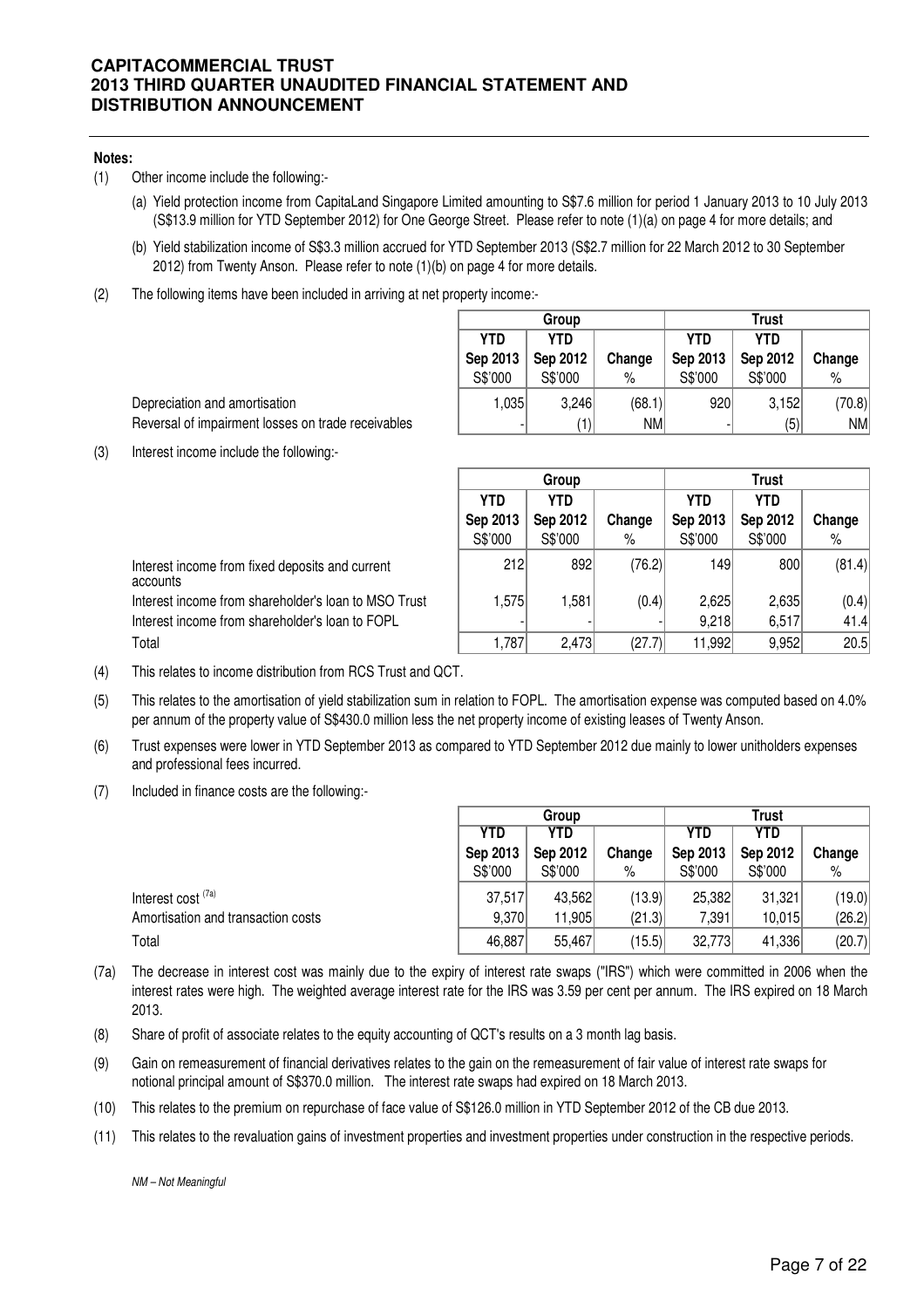- (12) Income tax for YTD September 2012 relates to CCT's income tax in respect of interest income earned from Ringgit denominated fixed deposits in Malaysia that was remitted to Singapore.
- (13) Included in the net tax and other adjustments are the following:-

|                                                       | Group      |            |            |            |            |           |
|-------------------------------------------------------|------------|------------|------------|------------|------------|-----------|
|                                                       | <b>YTD</b> | <b>YTD</b> | Change     | <b>YTD</b> | <b>YTD</b> | Change    |
|                                                       | S\$'000    | S\$'000    | %          | S\$'000    | S\$'000    | %         |
|                                                       |            |            |            |            |            |           |
| Manager's management fee paid and payable in Units    | 9,234      | 9,320      | (0.9)      | 2,937      | 3,151      | (6.8)     |
| Trustee's fees                                        | 616        | 601        | 2.5        | 451        | 438        | 3.0       |
| Net change in fair value of investment properties and | (85,709)   | (48, 398)  | 77.1       | (68, 831)  | (37, 836)  | 81.9      |
| Gain on remeasurement of financial derivatives        | (2,519)    | (8, 444)   | (70.2)     | (2,519)    | (8, 444)   | (70.2)    |
| Premium on repurchase of convertible bonds            |            | 4,028      |            |            | 4,028      |           |
| Amortisation and transaction costs                    | 9.370      | 11,905     | (21.3)     | 7,391      | 10,015     | (26.2)    |
| Net tax exempt income distribution received           | 3.468      | 9,405      | (63.1)     | 3,468      | 9.405      | (63.1)    |
| Net profits from subsidiaries                         | (1,920)    | (584)      | <b>NM</b>  |            |            |           |
| Other items                                           | (2,565)    | (925)      | <b>NM</b>  | (1,375)    | (114)      | NM        |
| Total                                                 | (70.025)   | (23,092)   | <b>NMI</b> | (58, 478)  | (19, 357)  | <b>NM</b> |

(14) For YTD September 2013, this relates to the retention of S\$1.8 million net tax exempt income from QCT and retention of RCS Trust's taxable income of S\$0.9 million (CCT's 60.0% interest). RCS Trust's taxable income of S\$0.9 million will be released for distribution in 4Q 2013 and QCT's tax exempt income is retained for anticipated capital expenditure and distribution to unitholders. For YTD September 2012, it relates to retention of tax exempt income from QCT remitted.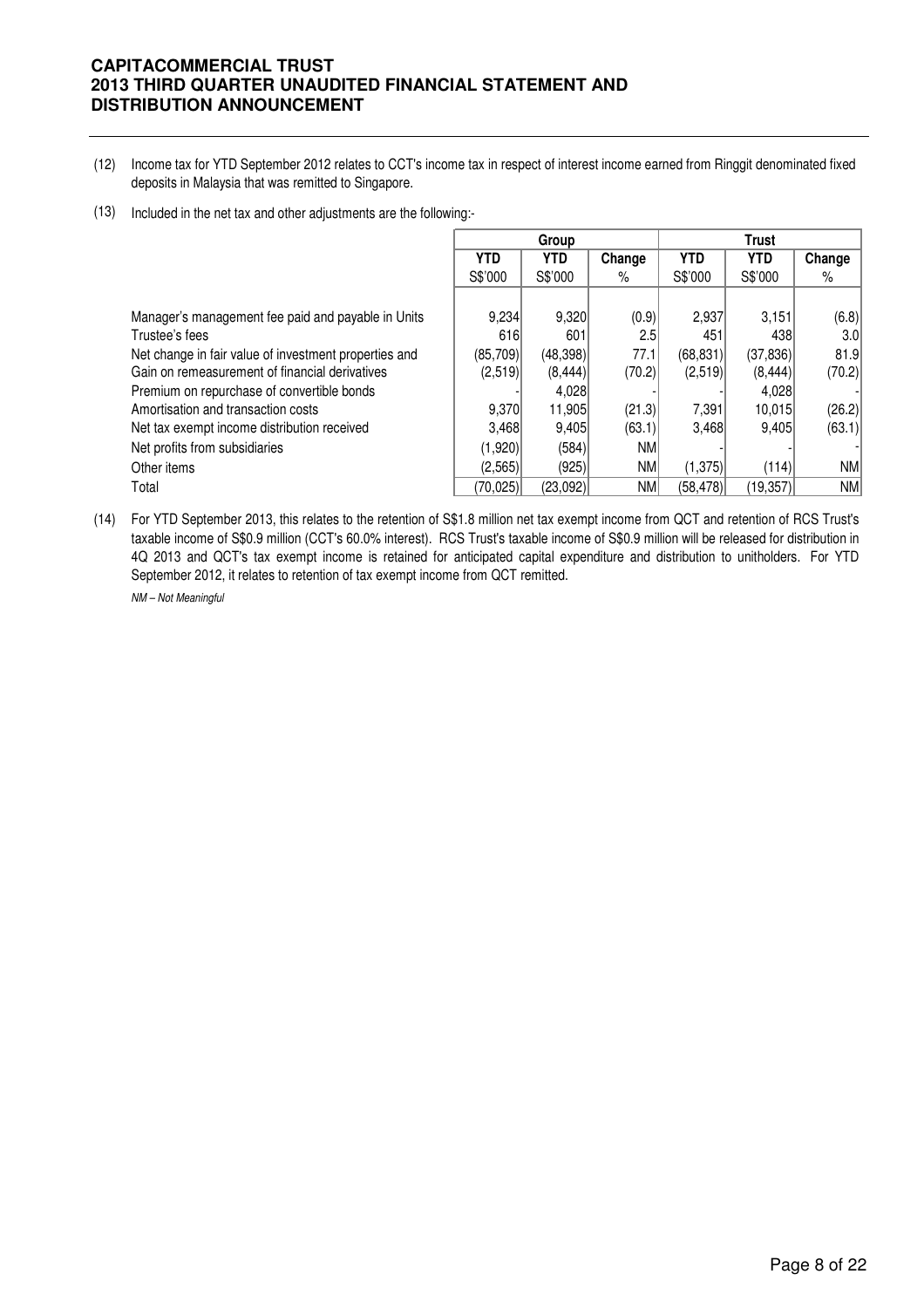# **1(b)(i) Statement of Financial Position as at 30 September 2013 vs 31 December 2012**

|                                          |                | Group               |                     |                | <b>Trust</b>        |                     |                |  |
|------------------------------------------|----------------|---------------------|---------------------|----------------|---------------------|---------------------|----------------|--|
|                                          | <b>Note</b>    | Sep 2013<br>S\$'000 | Dec 2012<br>S\$'000 | Change<br>$\%$ | Sep 2013<br>S\$'000 | Dec 2012<br>S\$'000 | Change<br>$\%$ |  |
| <b>Non-current assets</b>                |                |                     |                     |                |                     |                     |                |  |
| Plant and equipment                      |                | 1,922               | 898                 | <b>NM</b>      | 1,449               | 756                 | 91.7           |  |
| Investment properties                    | 1              | 6,491,442           | 6,380,200           | 1.7            | 4,291,674           | 4,208,000           | 2.0            |  |
| Investment property under construction   | 2              | 354,339             | 314,880             | 12.5           |                     |                     |                |  |
| <b>Subsidiaries</b>                      | 3              |                     |                     |                | 435,576             | 435,576             |                |  |
| Associate                                | 4              | 63,126              | 66,491              | (5.1)          | 51,479              | 51,479              |                |  |
| Joint ventures                           | 5              | 64,800              | 64,800              |                | 969,357             | 963,093             | 0.7            |  |
| Intangible asset                         | 6              | 9,544               | 12,913              | (26.1)         | 9,544               | 12,913              | (26.1)         |  |
| <b>Total non-current assets</b>          |                | 6,985,173           | 6,840,182           | 2.1            | 5,759,079           | 5,671,817           | 1.5            |  |
| <b>Current assets</b>                    |                |                     |                     |                |                     |                     |                |  |
| Available-for-sale unquoted investment   | $\overline{7}$ | 6                   | 6                   |                | 6                   | 6                   |                |  |
| Trade and other receivables              |                | 12,792              | 23,296              | (45.1)         | 28,877              | 33,546              | (13.9)         |  |
| Cash and cash equivalents                |                | 59,259              | 139,520             | (57.5)         | 19,445              | 96,299              | (79.8)         |  |
| <b>Total current assets</b>              |                | 72,057              | 162,822             | (55.7)         | 48,328              | 129,851             | (62.8)         |  |
| <b>Total assets</b>                      |                | 7,057,230           | 7,003,004           | 0.8            | 5,807,407           | 5,801,668           | 0.1            |  |
| <b>Current liabilities</b>               |                |                     |                     |                |                     |                     |                |  |
| Trade and other payables                 |                | 99,461              | 87,139              | 14.1           | 46,393              | 38,993              | 19.0           |  |
| Current portion of security deposits     |                | 19,574              | 17,699              | 10.6           | 9,133               | 7,598               | 20.2           |  |
| Interest-bearing liabilities             | 8              |                     | 50,000              | <b>NM</b>      |                     | 50,000              | <b>NM</b>      |  |
| Fair value of financial derivatives      | 9              |                     | 2,519               | <b>NM</b>      |                     | 2,519               | <b>NM</b>      |  |
| Current tax payable                      |                |                     | 102                 | <b>NM</b>      | ä,                  | 101                 | NM             |  |
| <b>Total current liabilities</b>         |                | 119,035             | 157,459             | (24.40)        | 55,526              | 99,211              | (44.0)         |  |
| <b>Non-current liabilities</b>           |                |                     |                     |                |                     |                     |                |  |
| Non-current portion of security deposits |                | 35,384              | 31,654              | 11.8           | 23,930              | 20,133              | 18.9           |  |
| Interest-bearing liabilities             | 10             | 1,687,410           | 1,645,016           | 2.6            | 873,525             | 864,521             | 1.0            |  |
| Loans from joint venture partners        | 11             | 64,800              | 64,800              |                |                     |                     |                |  |
| Convertible bonds - liability component  | 12             | 349,608             | 377,071             | (7.3)          | 349,608             | 377,071             | (7.3)          |  |
| Fair value of financial derivatives      | 13             | 18,338              | 12,351              | 48.5           | 17,588              | 10,693              | 64.5           |  |
| <b>Total non-current liabilities</b>     |                | 2,155,540           | 2,130,892           | 1.2            | 1,264,651           | 1,272,418           | (0.6)          |  |
| <b>Total liabilities</b>                 |                | 2,274,575           | 2,288,351           | (0.6)          | 1,320,177           | 1,371,629           | (3.8)          |  |
| Net assets                               |                | 4,782,655           | 4,714,653           | 1.4            | 4,487,230           | 4,430,039           | 1.3            |  |
| Unitholders' funds                       |                | 4,782,655           | 4,714,653           | 1.4            | 4,487,230           | 4,430,039           | 1.3            |  |
| NM-Not Meaningful                        |                |                     |                     |                |                     |                     |                |  |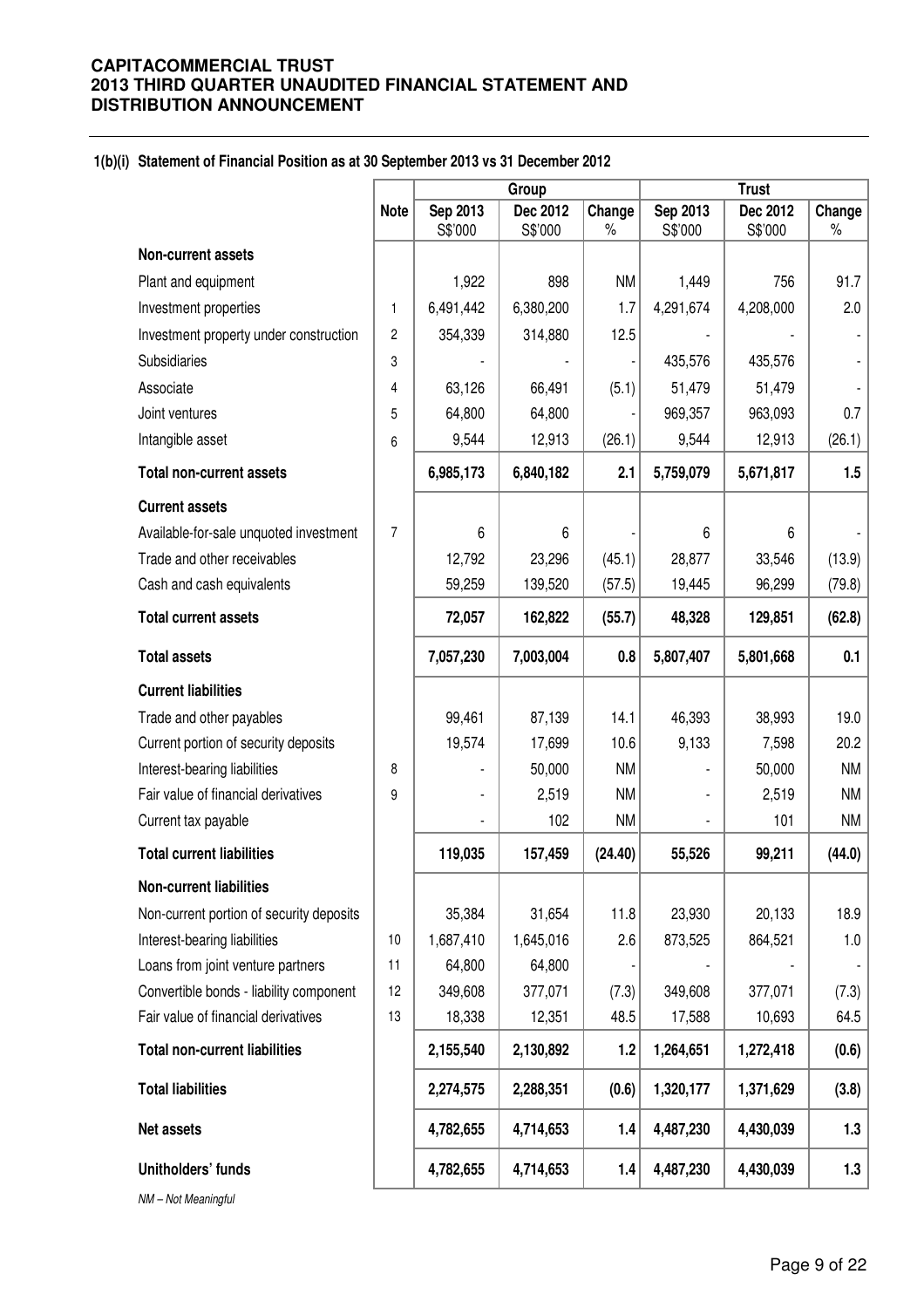#### **Notes:**

- (1) The increase in the Group's investment properties was mainly due to the increase in property values as at 30 June 2013 and additional cost incurred.
- (2) Investment property under construction refers to CCT's 40.0% interest in CapitaGreen. The increase in value was primarily due to construction and related cost incurred in YTD September 2013 and also an increase in the valuation of the land by S\$0.4 million to S\$266.0 million (CCT's 40.0% interest) as at 30 June 2013 as compared with S\$265.6 million as at 31 December 2012. Included in Investment property under construction is \$13.3 million (31 December 2012: \$7.7 million) of borrowing cost capitalized (CCT's 40% interest).
- (3) This relates to the investments in wholly owned subsidiaries, CCT MTN Pte. Ltd. of \$1 and FOPL of S\$435.6 million at the Trust level.
- (4) This relates to the 30.0% investment in QCT. QCT is a Malaysia-listed real estate investment trust focused on acquiring and investing in commercial properties in Malaysia.
- (5) At the Trust level, it relates to investments in RCS Trust of S\$839.0 million (CCT's 60.0% interest) and in MSO Trust of S\$130.4 million (CCT's 40.0% interest). At the Group level, S\$64.8 million is CCT's 40.0% interest in third party shareholders' loan to MSO Trust.
- (6) This relates to the unamortised yield stabilization sum receivable by the Group for its wholly owned subsidiary, FOPL. The intangible asset is amortised over the yield stabilization period of 3.5 years commencing on 22 March 2012.
- (7) This relates to the investment in MCDF as at 30 September 2013. MCDF has divested all its assets and its fund term expired in September 2013. The liquidation process will commence in October 2013.
- (8) This relates to the S\$50.0 million fixed rate notes as at 31 December 2012 that was repaid on 10 June 2013.
- (9) This relates to the fair value of the interest rate swaps of notional principal amount of S\$370.0 million as at 31 December 2012. The interest rate swaps had expired on 18 March 2013.
- (10) Interest-bearing liabilities under Non-current liabilities as at 30 September 2013 comprised of:
	- a) Secured term loan by RCS Trust of gross borrowing of S\$1.0 billion (CCT's 60.0% interest is S\$600.0 million);
	- b) Secured term loan and bank loan from revolving credit facility by MSO Trust of gross borrowings of S\$550.0 million (CCT's 40.0% interest is S\$220.0 million);
	- c) Unsecured fixed rate notes totaling S\$270.0 million and JPY10.0 billion (hedged via cross currency swap to S\$148.3 million); and
	- d) Unsecured bank borrowings of S\$480.0 million.
- (11) This relates to the third-party shareholders' loan to MSO Trust, in which CCT has 40.0% interest.
- (12) This relates to the CB due 2015 of S\$190.3 million (31 December 2012: S\$224.5 million) and CB due 2017 of S\$175.0 million (31 December 2012: S\$175.0 million) which are measured at amortised cost.
- (13) At the Trust level, it relates to the fair value of cross currency swap to hedge the JPY notes (as mentioned in note 10(c) above). At the Group level, it relates to the fair value of cross currency swap to hedge the JPY notes as well as CCT's 40.0% interest of the fair value of interest rate swaps of MSO Trust.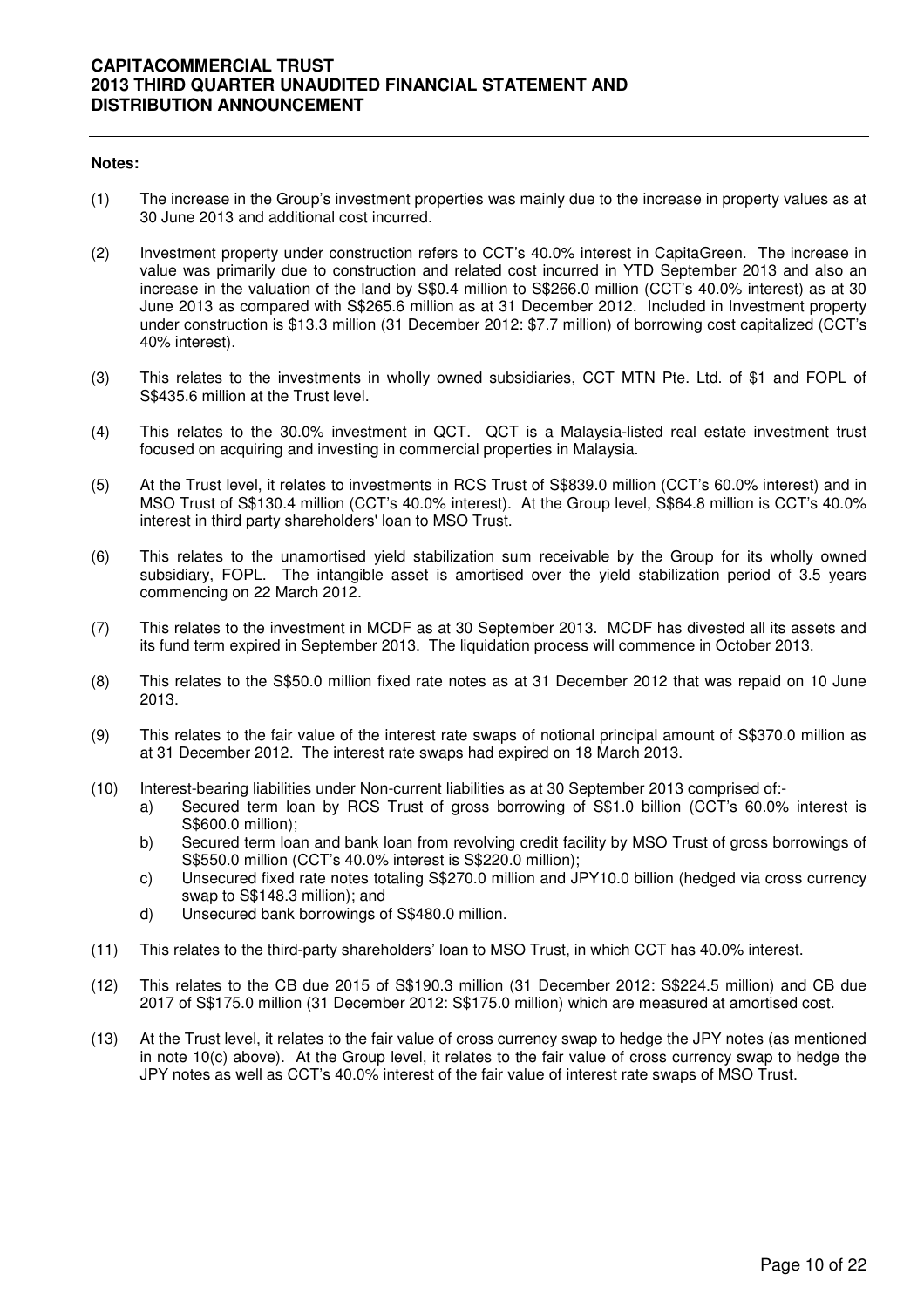|                                                    |           | Group     |        |                 | Trust     |        |
|----------------------------------------------------|-----------|-----------|--------|-----------------|-----------|--------|
|                                                    | Sep 2013  | Dec 2012  | Change | <b>Sep 2013</b> | Dec 2012  | Change |
|                                                    | S\$'000   | S\$'000   | $\%$   | S\$'000         | S\$'000   | $\%$   |
| <b>Secured borrowings</b>                          |           |           |        |                 |           |        |
| Amount repayable after one year                    | 820,000   | 788,000   | 4.1    |                 |           |        |
| Less: Unamortised portion of<br>transactions costs | (6, 115)  | (7,505)   | (18.5) |                 |           |        |
| <b>Total</b>                                       | 813,885   | 780,495   | 4.3    |                 | ۰         |        |
| <b>Unsecured borrowings</b>                        |           |           |        |                 |           |        |
| Amount repayable after one year                    | 1,232,671 | 1,250,479 | (1.4)  | 1,232,671       | 1,250,479 | (1.4)  |
| Less: Unamortised portion of<br>transactions costs | (9,538)   | (8,887)   | 7.3    | (9,538)         | (8,887)   | 7.3    |
|                                                    | 1,223,133 | 1,241,592 | (1.5)  | 1,223,133       | 1,241,592 | (1.5)  |
| Amount repayable within one year                   |           | 50,000    | NM     |                 | 50,000    | NM     |
| <b>Total</b>                                       | 1,223,133 | 1,291,592 | (5.3)  | 1,223,133       | 1,291,592 | (5.3)  |
| <b>Total borrowings</b>                            | 2,037,018 | 2,072,087 | (1.7)  | 1,223,133       | 1,291,592 | (5.3)  |

### **1(b)(ii) Aggregate amount of borrowings (including debt securities)**

#### **Details of any collaterals**

#### (1) Details of collateral at RCS Trust

As security for the borrowings, RCS Trust has granted in favour of the lenders the following:

- a) a mortgage over RCS;
- b) an assignment of the insurance policies relating to RCS;
- c) an assignment of the agreements relating to the management of RCS;
- d) an assignment and charge of the rental proceeds and tenancy agreements of units in RCS; and
- e) a charge creating a fixed and floating charge over certain assets of RCS.

### (2) Details of collateral at MSO Trust

As security for the borrowings, MSO Trust has granted in favour of the lenders the following:

- a) a mortgage over the property described as the whole of Lot 503A of Town Subdivision 1, together with the building(s) erected or to be erected thereon;
- b) an assignment of the insurance policies;
- c) an assignment of proceeds, project documents, shareholders' undertaking and the security trust deed; and
- d) a fixed and floating charge over the property.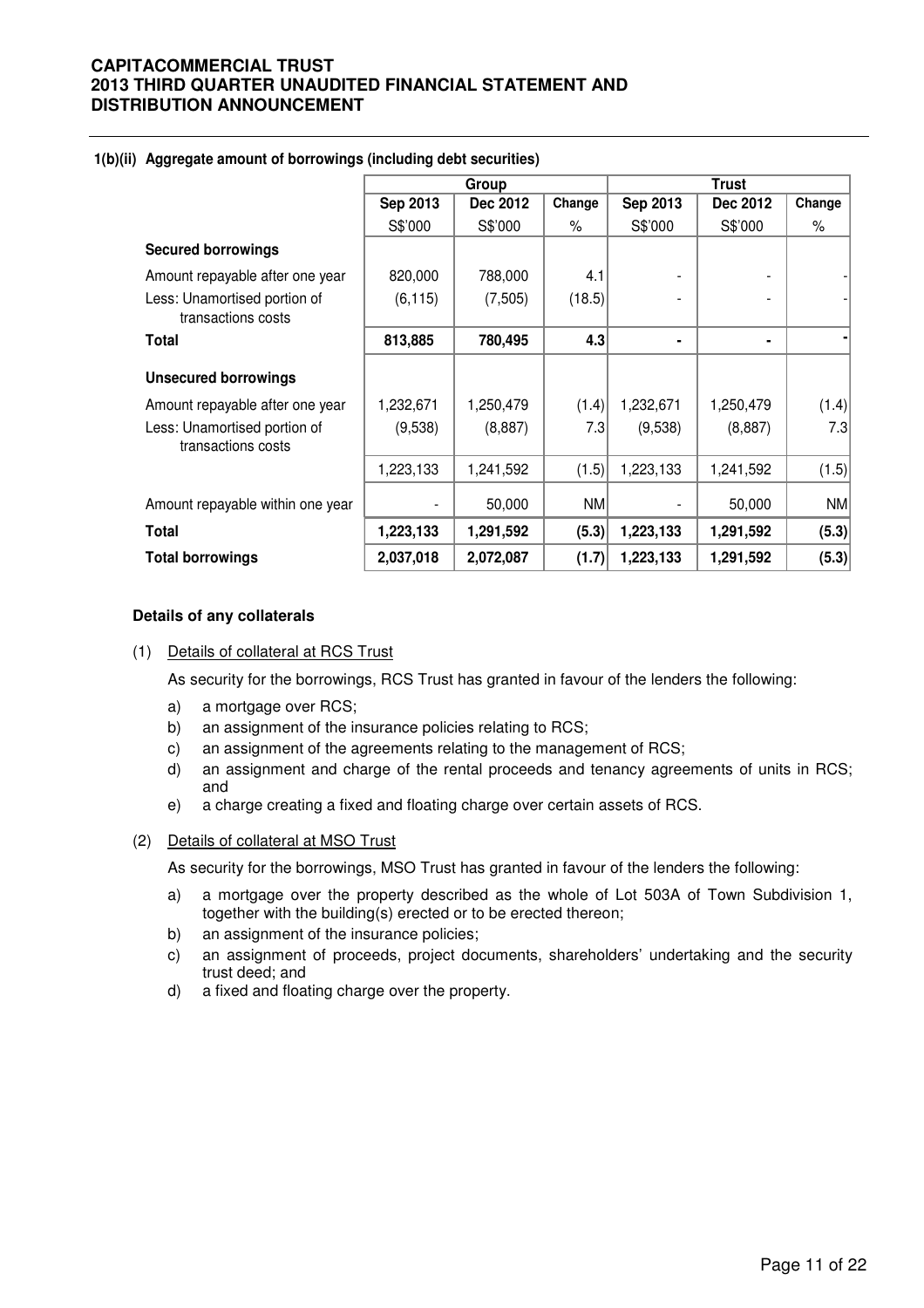**1(c)(i) Cash flow statement (3Q 2013 vs 3Q 2012)** 

|                                                                      |             |            | Group      |
|----------------------------------------------------------------------|-------------|------------|------------|
|                                                                      | <b>Note</b> | 3Q 2013    | 3Q 2012    |
|                                                                      |             | S\$'000    | S\$'000    |
| <b>Operating activities</b>                                          |             |            |            |
| Total return for the period before tax                               |             | 52,899     | 49,119     |
| Adjustments for:                                                     |             |            |            |
| Share of profit of associate                                         |             | (1,070)    | (851)      |
| Impairment losses on trade receivables                               |             |            | (6)        |
| Amortisation of lease incentives                                     |             | 176        | 880        |
| Amortisation expense                                                 |             | 1,093      | 1,323      |
| Finance costs                                                        |             | 14,476     | 18,325     |
| Depreciation of plant and equipment                                  |             | 89         | 39         |
| Interest income                                                      |             | (584)      | (658)      |
| Gain on remeasurement of financial derivatives                       |             |            | (3, 140)   |
| Premium on repurchase of convertible bonds                           |             |            | 4,028      |
| Manager's management fees paid and payable in Units                  |             | 2,969      | 3,107      |
| Foreign exchange loss                                                |             | 179        | 188        |
| Operating income before working capital changes                      |             | 70,227     | 72,354     |
| Changes in working capital                                           |             |            |            |
| Trade and other receivables                                          |             | 7,497      | 3,621      |
| Trade and other payables                                             |             | (1,739)    | (2, 383)   |
| Security deposits                                                    |             | 2,061      | 1,459      |
| Cash generated from operating activities                             |             | 78,046     | 75,051     |
| Income tax (paid) / refund                                           |             | (1)        |            |
| Net cash from operating activities                                   |             | 78,045     | 75,054     |
| <b>Investing activities</b>                                          |             |            |            |
| Capital expenditure on investment properties and investment property |             | (15,656)   | (11,092)   |
| under construction                                                   |             |            |            |
| Purchase of plant and equipment                                      |             | (458)      | (15)       |
| Distributions from associate                                         |             | 1,667      | 1,735      |
| Interest received                                                    |             | 53         | 173        |
| Net cash used in investing activities                                |             | (14, 394)  | (9, 199)   |
| <b>Financing activities</b>                                          |             |            |            |
| Interest paid                                                        |             | (11, 597)  | (11, 612)  |
| Borrowing transaction costs paid                                     |             | (134)      | (135)      |
| Distribution to unitholders                                          |             | (109, 313) | (106, 816) |
| Repurchase of convertible bonds                                      |             |            | (140, 238) |
| Proceeds from issuance of convertible bonds                          |             |            | 175,000    |
| Proceeds from interest-bearing liabilities                           | 1           | 42,000     | 4,000      |
| Net cash used in financing activities                                |             | (79, 044)  | (79, 801)  |
| Net decrease in cash and cash equivalents                            |             | (15, 393)  | (13, 946)  |
| Cash and cash equivalents at beginning of period                     |             | 74,652     | 132,139    |
| Cash and cash equivalents at end of period                           |             | 59,259     | 118,193    |
|                                                                      |             |            |            |

#### **Notes:**

(1) This relates to drawdown by MSO Trust of S\$30.0 million from the revolving loan facility (CCT's 40.0% interest is S\$12.0 million) and CCT's drawdown of S\$30.0 million from its unsecured bank borrowings in 3Q 2013.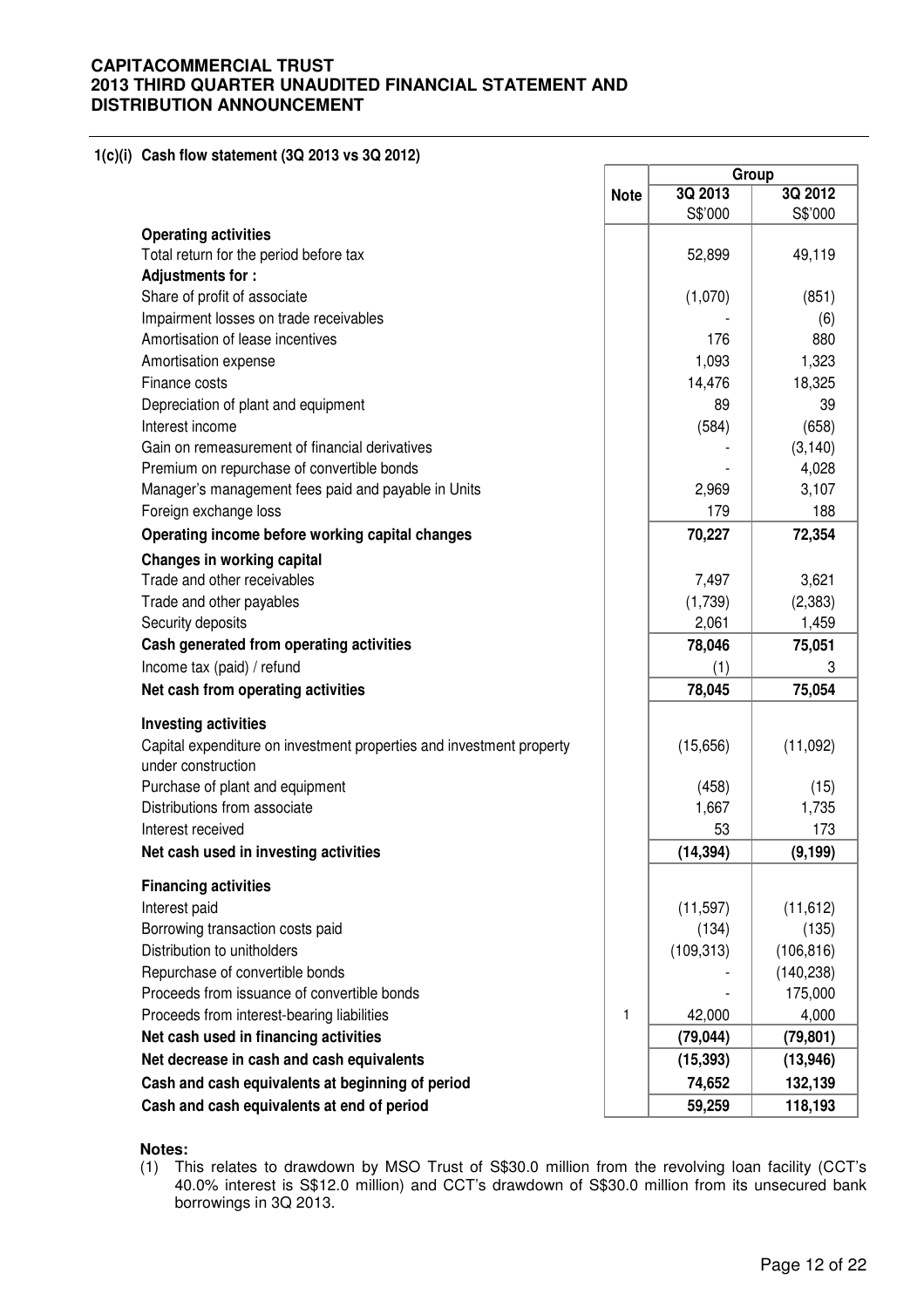|                                                                           |                | Group        |              |
|---------------------------------------------------------------------------|----------------|--------------|--------------|
|                                                                           | <b>Note</b>    | YTD Sep 2013 | YTD Sep 2012 |
|                                                                           |                | S\$'000      | S\$'000      |
| <b>Operating activities</b>                                               |                |              |              |
| Total return for the year before tax                                      |                | 246,761      | 202,179      |
| Adjustments for:                                                          |                |              |              |
| Share of profit of associate                                              |                | (3,020)      | (3,022)      |
| Impairment losses on trade receivables                                    |                |              | (1)          |
| Amortisation of lease incentives                                          |                | 846          | 3,052        |
| Amortisation expense                                                      |                | 3,369        | 2,712        |
| Finance costs                                                             |                | 46,887       | 55,467       |
| Depreciation of plant and equipment                                       |                | 189          | 194          |
| Interest income                                                           |                | (1,787)      | (2, 473)     |
| Gain on remeasurement of financial derivatives                            |                | (2,519)      | (8, 444)     |
| Premium on repurchase of convertible bonds                                |                |              | 4,028        |
| Manager's management fees paid and payable in Units                       |                | 9,234        | 9,320        |
| Net change in fair value of investment properties and investment property |                | (85, 709)    | (48, 398)    |
| under construction                                                        |                |              |              |
| Foreign exchange loss                                                     |                | 375          | 393          |
| Operating income before working capital changes                           |                | 214,626      | 215,007      |
| Changes in working capital                                                |                |              |              |
| Trade and other receivables                                               |                | 11,232       | 9,968        |
| Trade and other payables                                                  |                | (3,957)      | 7,135        |
| Security deposits                                                         |                | 5,605        | 3,600        |
| Cash generated from operations                                            |                | 227,506      | 235,710      |
| Income tax paid                                                           |                | (103)        |              |
| Net cash generated from operating activities                              |                | 227,403      | 235,710      |
| <b>Investing activities</b>                                               |                |              |              |
| Capital expenditure on investment properties                              |                | (52, 654)    | (39, 469)    |
| Purchase of plant and equipment                                           |                | (750)        | (82)         |
| Acquisition of subsidiary, net of cash acquired                           |                |              | (452, 676)   |
| Distributions from associate                                              |                | 3,468        | 3,625        |
| Interest received                                                         |                | 212          | 1,020        |
| Net cash used in investing activities                                     |                | (49, 724)    | (487, 582)   |
| <b>Financing activities</b>                                               |                |              |              |
| Interest paid                                                             |                | (43, 041)    | (41, 410)    |
| Borrowing transaction costs paid                                          |                | (1, 585)     | (6, 164)     |
| Distribution to unitholders                                               |                | (225, 314)   | (213, 045)   |
| Repurchase of convertible bonds                                           |                |              | (140, 238)   |
| Proceeds from issuance of convertible bonds                               |                |              | 175,000      |
| Repayment of interest-bearing liabilities                                 | $\mathbf{1}$   | (50,000)     | (570,000)    |
| Proceeds from interest-bearing liabilities                                | $\overline{c}$ | 62,000       | 589,000      |
| Net cash used in financing activities                                     |                | (257, 940)   | (206, 857)   |
| Net decrease in cash and cash equivalents                                 |                | (80, 261)    | (458, 729)   |
| Cash and cash equivalents at beginning of the period                      |                | 139,520      | 576,919      |
| Cash and cash equivalents at end of the period                            |                | 59,259       | 118,190      |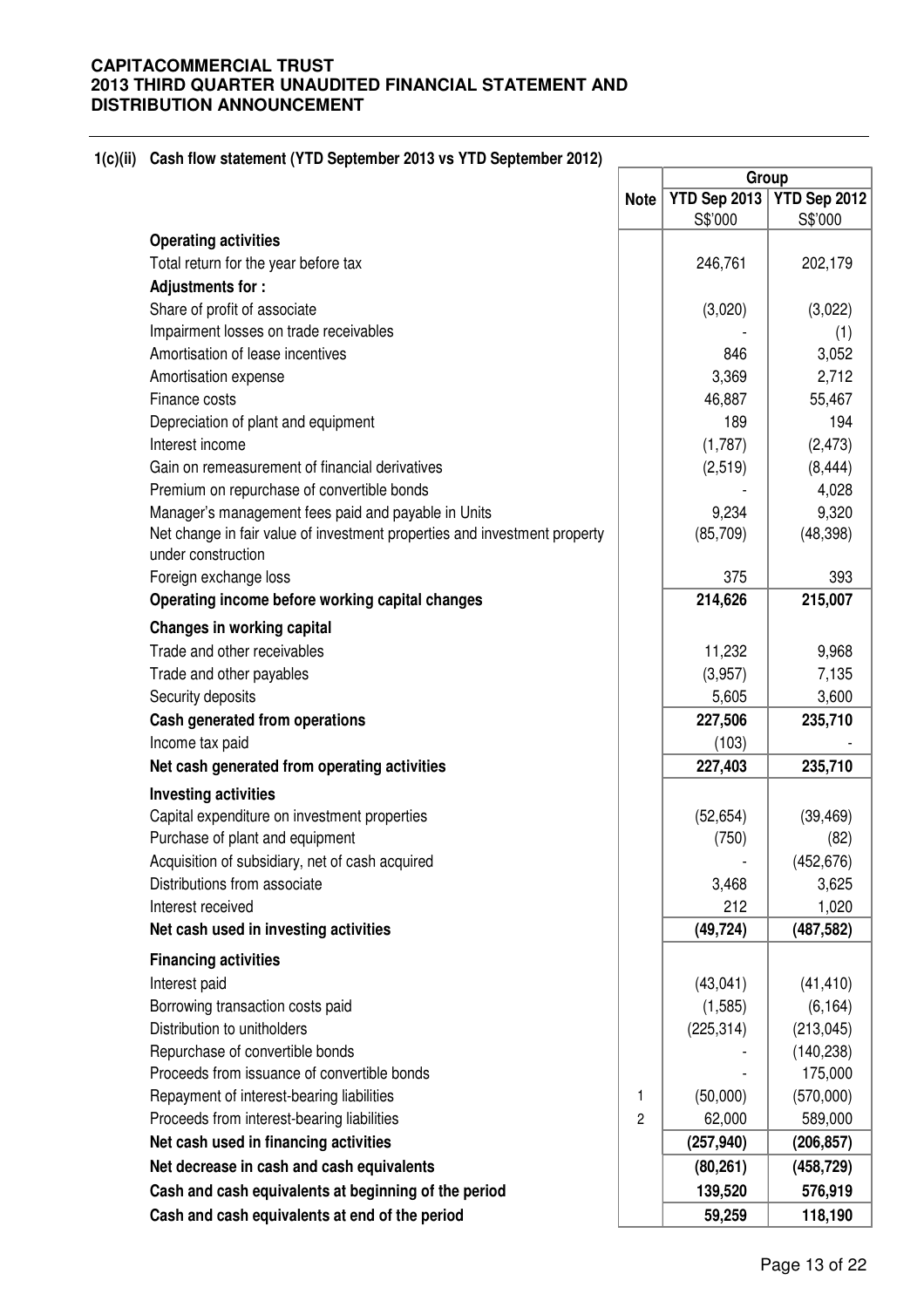#### **Notes:**

- (1) This relates to the repayment of S\$50.0 million fixed rate notes in YTD September 2013.
- (2) This relates to drawdown by MSO Trust of S\$80.0 million from the revolving loan facility (CCT's 40.0% interest is S\$32.0 million) and CCT's drawdown of S\$30.0 million of its unsecured bank borrowings in YTD September 2013.

#### **1(d)(i) Statement of movement in unitholders' funds (3Q 2013 vs 3Q 2012)**

|                                                                                |                | Group      |                | <b>Trust</b> |                |  |
|--------------------------------------------------------------------------------|----------------|------------|----------------|--------------|----------------|--|
|                                                                                | <b>Note</b>    | 3Q 2013    | 3Q 2012        | 3Q 2013      | 3Q 2012        |  |
|                                                                                |                | S\$'000    | <b>S\$'000</b> | S\$'000      | <b>S\$'000</b> |  |
| Net assets at beginning of period                                              |                | 4,851,588  | 4,592,106      | 4,550,733    | 4,319,097      |  |
| <b>Operations</b><br>Net increase in net assets resulting from<br>operations   |                | 52,897     | 49,019         | 54,997       | 51,761         |  |
| Unitholders' transactions                                                      |                |            |                |              |                |  |
| Creation of new units:                                                         |                |            |                |              |                |  |
| - Manager's management fee paid in Units                                       |                | 3,148      | 3,121          | 3,148        | 3,121          |  |
| Distributions to unitholders                                                   |                | (115,271)  | (112, 396)     | (115,271)    | (112, 396)     |  |
| Net decrease in net assets resulting from<br>unitholders' transactions         |                | (112, 123) | (109, 275)     | (112, 123)   | (109, 275)     |  |
| <b>Movement in reserves</b>                                                    |                |            |                |              |                |  |
| <b>Translation reserves</b>                                                    |                | (3,878)    | (922)          |              |                |  |
| Capital reserves                                                               | 1              |            | 7,344          |              | 7,344          |  |
| Hedging reserves                                                               | $\overline{c}$ | (5,829)    | 583            | (6, 377)     |                |  |
| Net (decrease) / increase in net assets<br>resulting from movement in reserves |                | (9,707)    | 7,005          | (6, 377)     | 7,344          |  |
| Total decrease in net assets                                                   |                | (68, 933)  | (53, 251)      | (63, 503)    | (50, 170)      |  |
| Net assets at end of period                                                    |                | 4,782,655  | 4,538,855      | 4,487,230    | 4,268,927      |  |

### **Notes:**

- (1) The movement in capital reserves in 3Q 2012 relates to the value of option granted to bondholders for CB due 2017 to convert their convertible bonds into new Units.
- (2) The movement in hedging reserves in 3Q 2013 for the Trust relates to the cross currency hedge for the JPY notes. Included in the hedging reserves for the Group is CCT's 40.0% interest in MSO Trust's movement in hedging reserves. The movement in hedging reserves in 3Q 2012 for the Group relates to CCT's 40.0% interest in MSO Trust's movement in hedging reserves.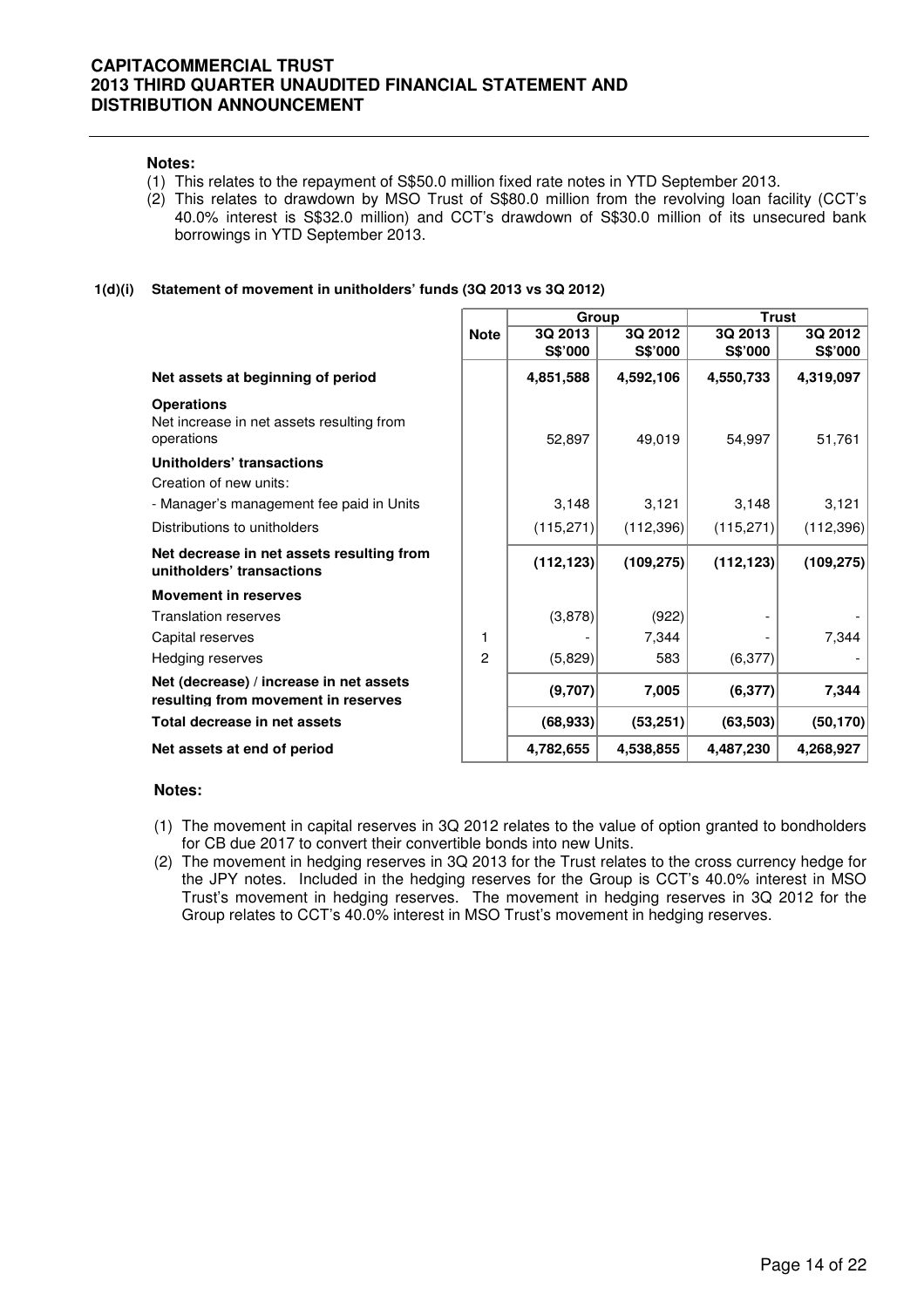| 1(d)(ii) Statement of changes in unitholders' funds (YTD September 2013 vs YTD September 2012) |  |
|------------------------------------------------------------------------------------------------|--|
|------------------------------------------------------------------------------------------------|--|

|                                                                              |                | Group        |              | <b>Trust</b> |              |
|------------------------------------------------------------------------------|----------------|--------------|--------------|--------------|--------------|
|                                                                              | <b>Note</b>    | YTD Sep 2013 | YTD Sep 2012 | YTD Sep 2013 | YTD Sep 2012 |
|                                                                              |                | S\$'000      | S\$'000      | S\$'000      | S\$'000      |
| Balance as at beginning of period                                            |                | 4,714,653    | 4,541,396    | 4,430,039    | 4,272,542    |
| <b>Operations</b><br>Net increase in net assets resulting from<br>operations |                | 246,759      | 202,079      | 234,314      | 198,344      |
| Unitholders' transactions                                                    |                |              |              |              |              |
| Creation of new units:                                                       |                |              |              |              |              |
| - Manager's management fee paid in Units                                     |                | 9,404        | 9,323        | 9,404        | 9,323        |
| - Conversion of convertible bonds                                            |                | 35,851       |              | 35,851       |              |
| Distributions to unitholders                                                 |                | (231, 272)   | (218, 626)   | (231, 272)   | (218, 626)   |
| Net decrease in net assets resulting from<br>unitholders' transactions       |                | (186, 017)   | (209, 303)   | (186, 017)   | (209, 303)   |
| <b>Movement in reserves</b>                                                  |                |              |              |              |              |
| <b>Translation reserve</b>                                                   |                | (2,543)      | (1, 166)     |              |              |
| Capital reserves                                                             | 1              | (3,210)      | 7,344        | (3,210)      | 7,344        |
| Hedging reserves                                                             | $\overline{2}$ | 13,013       | (1, 495)     | 12,104       |              |
| Net increase in net assets resulting from<br>movement in reserves            |                | 7,260        | 4,683        | 8,894        | 7,344        |
| Total increase / (decrease) in net assets                                    |                | 68,002       | (2,541)      | 57,191       | (3,615)      |
| Balance as at end of period                                                  |                | 4,782,655    | 4,538,855    | 4,487,230    | 4,268,927    |

#### **Notes:**

- (1) The movement in YTD September 2013 relates to the option value of the face value of S\$34.3 million of CB due 2015 that were converted into 27.8 million CCT units in YTD September 2013.
- (2) The movement in hedging reserves for the Trust relates to the cross currency interest rate swap to hedge the JPY notes. For the Group, it also includes CCT's 40.0% interest in MSO Trust's movement in hedging reserves.

### **Convertible Bonds**

CCT has the following Convertible Bonds outstanding as at 30 September 2013:-

| <b>Principal Amount Outstanding</b>                  | <b>Maturity Date</b> | <b>Conversion Price</b><br>per Unit as at<br>30 September 2013 |
|------------------------------------------------------|----------------------|----------------------------------------------------------------|
| <b>CB due 2015</b><br>S\$190.3 million 2.7 per cent. | 21 April 2015        | 1.2324                                                         |
| <b>CB due 2017</b><br>S\$175.0 million 2.5 per cent. | 12 September 2017    | 1.6394                                                         |

Assuming all the Convertible Bonds are fully converted based on the conversion price, the number of new units to be issued would be 261,119,950, representing 9.1% of the total number of CCT units in issue as at 30 September 2013 (2,876,745,671 Units).

This is against 292,741,319 Units (outstanding face value of S\$20.8 million of convertible bonds due 2013 at the conversion price of S\$1.7778 per unit, outstanding face value of S\$224.5 million of CB due 2015 at the conversion price of S\$1.2668 per unit and outstanding face value of S\$175.0 million of CB due 2017 at the conversion price of S\$1.6851 as at 30 September 2012), representing 10.3% of the total number of CCT units in issue as at 30 September 2012 (2,840,796,103 Units).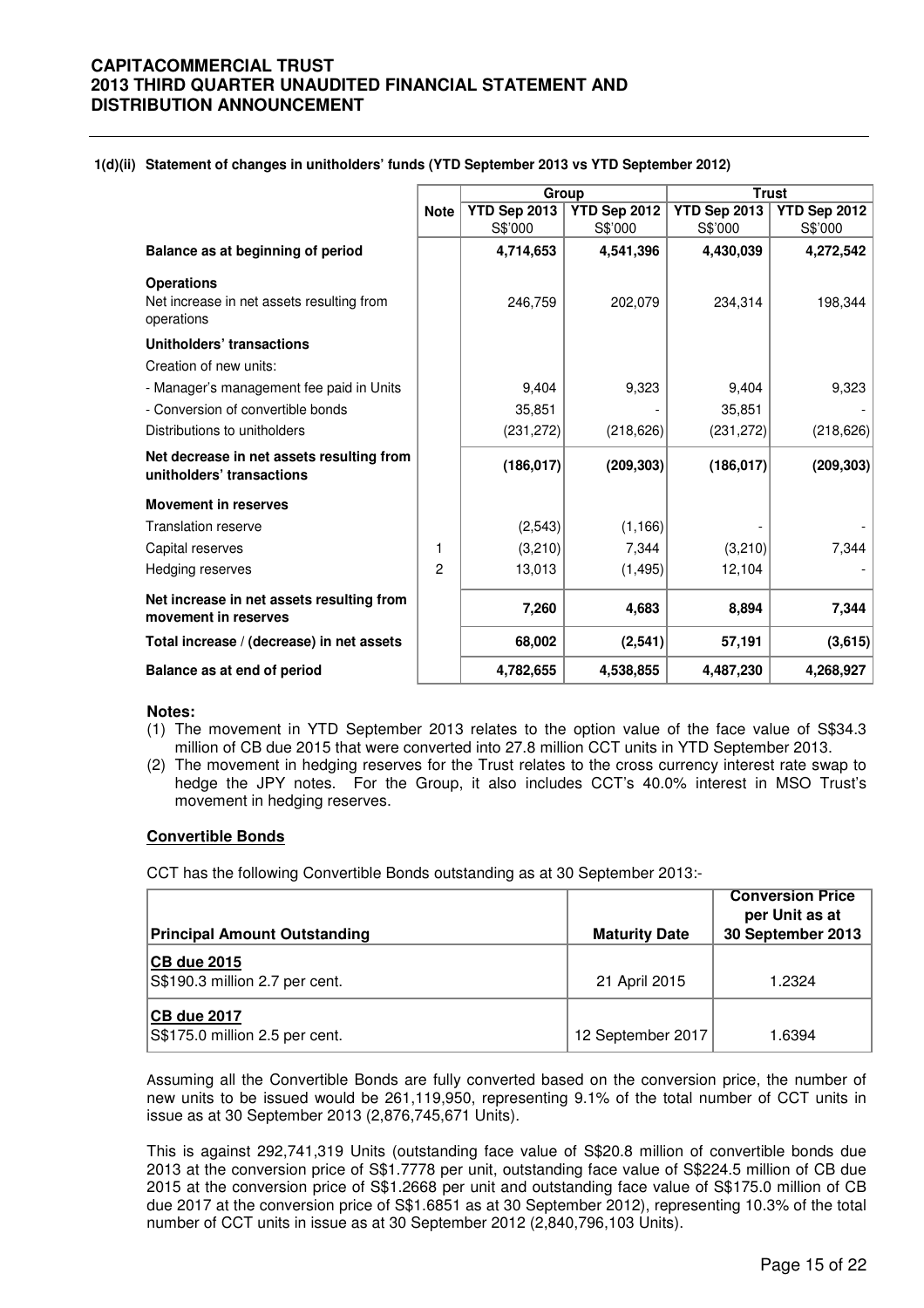### **1(e)(i) Details of any change in the units (3Q 2013 vs 3Q 2012)**

|                                                                                                                           | <b>Group and Trust</b> |                  |  |
|---------------------------------------------------------------------------------------------------------------------------|------------------------|------------------|--|
|                                                                                                                           | 3Q 2013<br>Units       | 3Q 2012<br>Units |  |
| Units in issue as at beginning of period                                                                                  | 2,874,598,116          | 2,838,301,785    |  |
| Issue of new Units:-                                                                                                      |                        |                  |  |
| - in settlement of the manager's management fee in relation<br>to CCT's 60.0 % interest in Raffles City through RCS Trust | 1,430,700              | 1,652,831        |  |
| - in settlement of the manager's management fees in relation<br>to Wilkie Edge and One George Street                      | 716,855                | 841,487          |  |
| Units in issue as at end of period                                                                                        | 2,876,745,671          | 2,840,796,103    |  |

**1(e)(ii) Details of any change in the units (YTD September 2013 vs YTD September 2012)**

|                                                                                                                           |                       | <b>Group and Trust</b> |
|---------------------------------------------------------------------------------------------------------------------------|-----------------------|------------------------|
|                                                                                                                           | YTD Sep 2013<br>Units | YTD Sep 2012<br>Units  |
| Units in issue as at beginning of period                                                                                  | 2,842,956,284         | 2,832,787,200          |
| Issue of new Units:-                                                                                                      |                       |                        |
| - in settlement of the manager's management fee in relation<br>to CCT's 60.0 % interest in Raffles City through RCS Trust | 3,999,011             | 5,299,892              |
| - in settlement of the manager's management fees in relation<br>to Wilkie Edge and One George Street                      | 2,004,587             | 2,709,011              |
| conversion of convertible bonds                                                                                           | 27,785,789            |                        |
| Units in issue as at end of period                                                                                        | 2,876,745,671         | 2,840,796,103          |

**2 Whether the figures have been audited, or reviewed and in accordance with which standard (e.g. The Singapore Standard on Auditing 910 (Engagement to Review Financial Statements), or an equivalent standard)** 

The figures have not been audited nor reviewed by our auditors.

### **3 Where the figures have been audited or reviewed, the auditor's report (including any qualifications or emphasis of matter)**

Not applicable.

#### **4 Whether the same accounting policies and methods of computation as in the issuer's most recent audited annual financial statements have been complied**

On 1 January 2013, the Group adopted the revised version of the Statement of Recommended Accounting Practice 7 (2012) issued by the Institute of Singapore Chartered Accountants (formerly known as the Institute of Certified Public Accountants of Singapore) which has no significant impact to the financial statements of the Group.

The Group has applied the same accounting policies and methods of computation in the preparation of the financial statements for the current reporting period compared with the audited financial statements for the year ended 31 December 2012.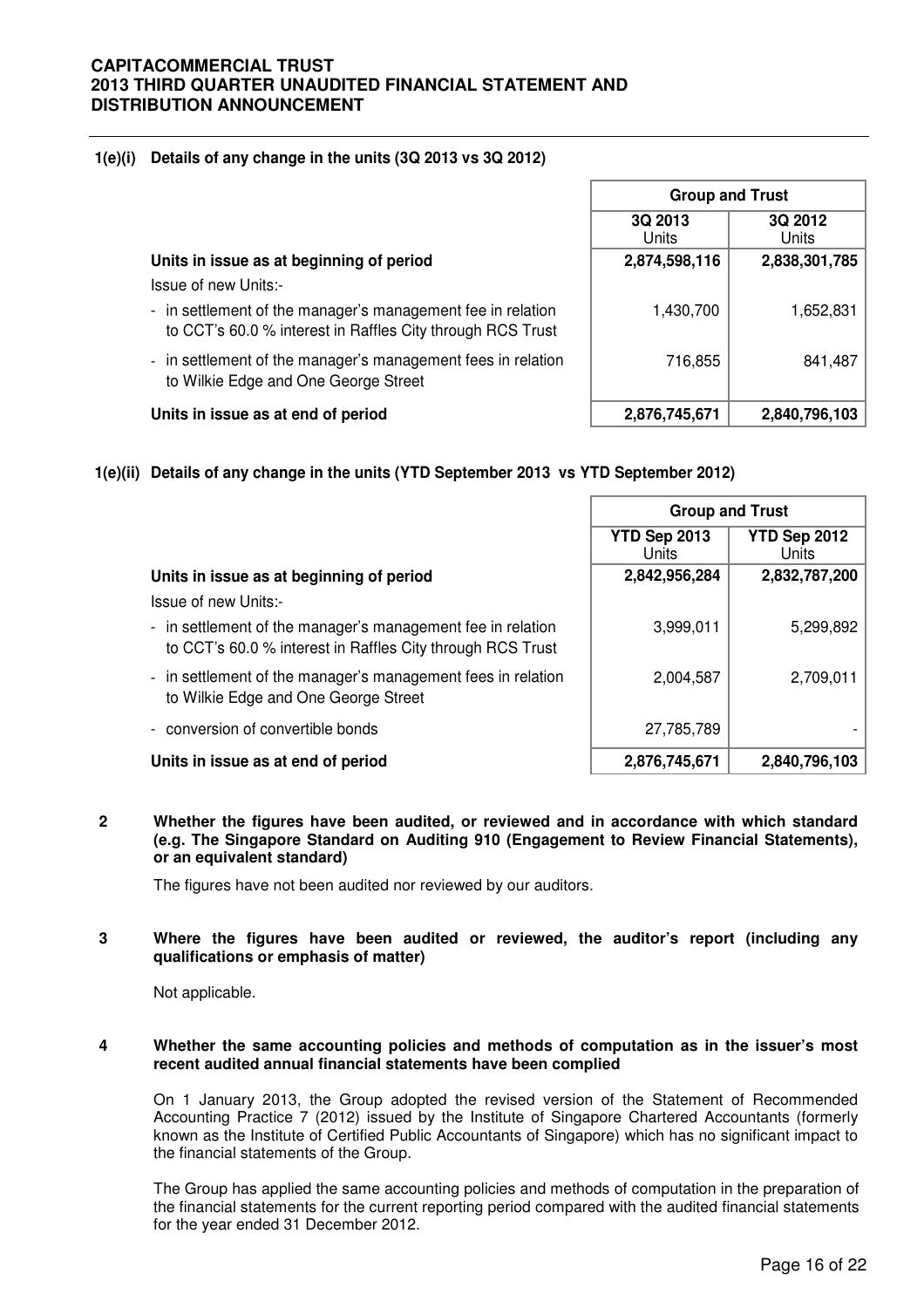**5 If there are any changes in the accounting policies and methods of computation, including any required by an accounting standard, what has changed, as well as the reasons for, and the effect of, the change** 

Nil.

### **6 Earnings per unit ("EPU") and distribution per unit ("DPU") for the financial period**

#### **EPU (3Q 2013 vs 3Q 2012)**

|                                                                              |                | Group           |               |               | <b>Trust</b>  |
|------------------------------------------------------------------------------|----------------|-----------------|---------------|---------------|---------------|
|                                                                              | <b>Note</b>    | 3Q 2013         | 3Q 2012       | 3Q 2013       | 3Q 2012       |
| <b>Basic EPU</b><br>Weighted average number of Units<br>in issue             |                | 2,876,022,038   | 2,839,955,626 | 2,876,022,038 | 2,839,955,626 |
| Based on weighted average number<br>of Units in issue                        |                | 1.84c           | 1.73c         | 1.91c         | 1.82c         |
| <b>Diluted EPU</b><br>Weighted average number of Units<br>in issue (diluted) |                | 3,137,141,988   | 3,038,621,385 | 3,137,141,988 | 3,038,621,385 |
| Based on weighted average number<br>of Units in issue (diluted)              | $\overline{2}$ | $1.81 \text{C}$ | 1.72c         | 1.88c         | 1.81c         |

### **EPU (YTD September 2013 vs YTD September 2012)**

|                                                                               |                | Group         |                   | <b>Trust</b>  |               |
|-------------------------------------------------------------------------------|----------------|---------------|-------------------|---------------|---------------|
|                                                                               | <b>Note</b>    | YTD Sep 2013  | YTD Sep 2012      | YTD Sep 2013  | YTD Sep 2012  |
| <b>Basic EPU</b><br>Weighted average number of Units<br>in issue              |                | 2,859,647,948 | 2,837,435,769     | 2,859,647,948 | 2,837,435,769 |
| Based on weighted average number<br>of Units in issue                         |                | 8.63c         | 7.12 <sub>c</sub> | 8.19c         | 6.99c         |
| <b>Dilutive EPU</b><br>Weighted average number of Units<br>in issue (diluted) |                | 3,135,129,077 | 3,021,855,330     | 3,135,129,077 | 3,021,855,330 |
| Based on weighted average number<br>of Units in issue (diluted)               | $\overline{2}$ | 8.27¢         | 6.97c             | 7.87¢         | 6.85c         |

#### **Notes:**

- (1) In computing the basic EPU, total return for the period after tax and the weighted average number of Units outstanding during the period are used.
- (2) In computing the diluted EPU, the total return for the period after tax and the weighted average number of Units outstanding during the period are adjusted for the effects of all dilutive potential Units arising from the assumed conversion of the Convertible Bonds to Units.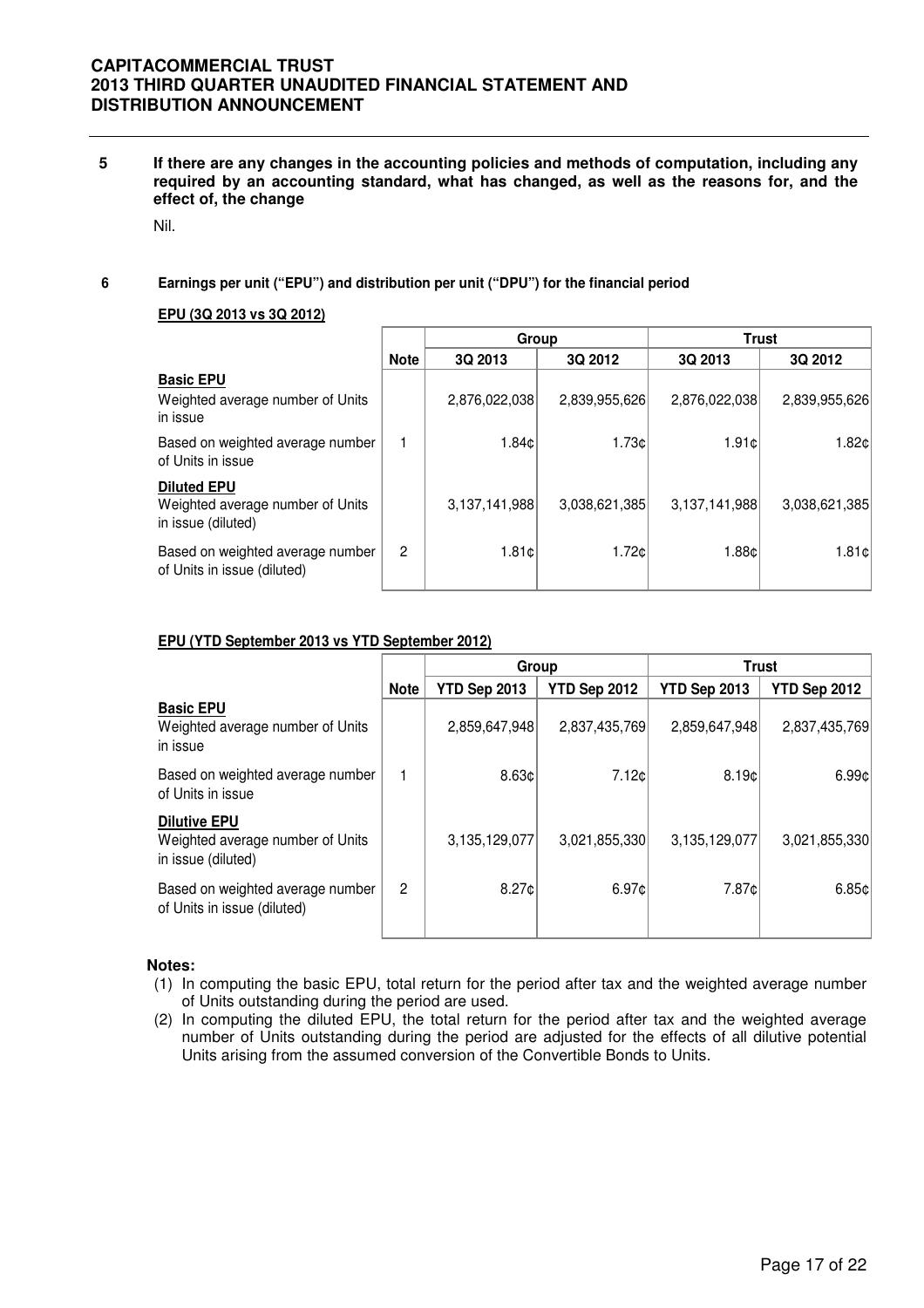# **Distribution per unit ("DPU")**

In computing the DPU, the number of Units as at the end of each period is used for the computation.

|                                              | Note | 3Q 2013           | 3Q 2012           | YTD Sep 2013      | YTD Sep 2012      |
|----------------------------------------------|------|-------------------|-------------------|-------------------|-------------------|
| Number of Units in issue as at end of period |      | 2,876,745,671     | 2,840,796,103     | 2,876,745,671     | 2,840,796,103     |
| <u>DPU</u><br>DPU for the period             |      | 2.04 <sub>c</sub> | 2.04 <sub>0</sub> | 6.05 <sub>¢</sub> | 6.00 <sub>¢</sub> |

#### **Note:**

- (1) DPU for 3Q 2013 and YTD September 2013 were computed based on the number of Units in issue as at 30 September 2013. It is computed on the basis that none of the Convertible Bonds is converted into Units. Accordingly, the actual quantum of DPU may differ if any of these Convertible Bonds is converted into Units.
- **7 Net asset value ("NAV") backing per Unit based on Units in issue at the end of the period.**

|                                                                              |             | Group         |               | <b>Trust</b>  |               |
|------------------------------------------------------------------------------|-------------|---------------|---------------|---------------|---------------|
|                                                                              | <b>Note</b> | 30-Sep-13     | 31-Dec-12     | $30-Sep-13$   | 31-Dec-12     |
| Number of Units in issue at end of period                                    |             | 2,876,745,671 | 2,842,956,284 | 2,876,745,671 | 2,842,956,284 |
| NAV (S\$'000)                                                                |             | 4,782,655     | 4,714,653     | 4,487,230     | 4,430,039     |
| <b>NAV per Unit</b>                                                          |             | \$1.66        | \$1.66        | \$1.56        | \$1.56        |
| Adjusted NAV per Unit (excluding the<br>distributable income to unitholders) |             | \$1.64        | \$1.62        | \$1.54        | \$1.52        |

**Note:**

(1) NAV per Unit was computed based on net asset value over the number of Units in issue as at end of the period.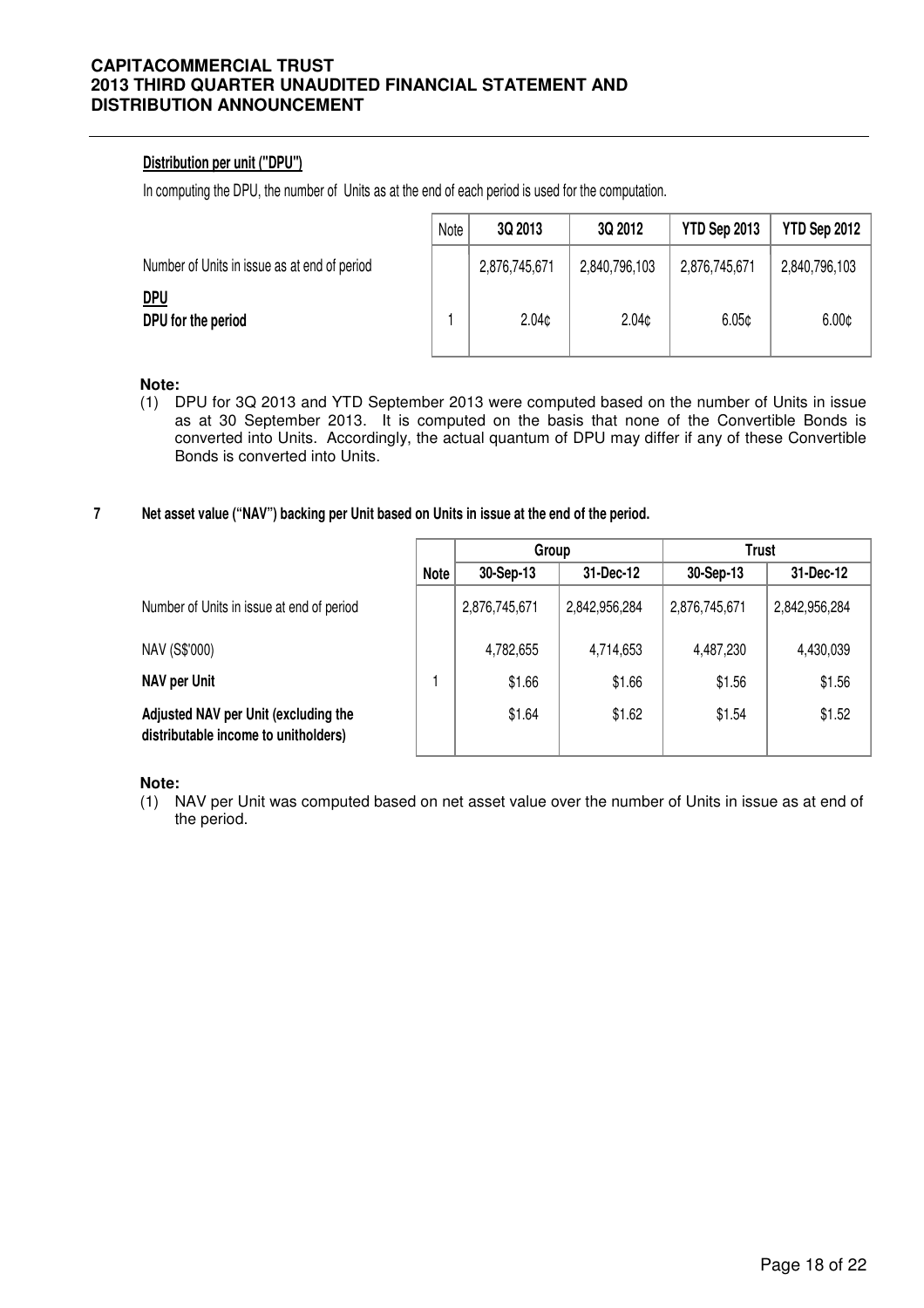#### **8 Review of the performance**

|                                                                                                 | Group             |                   |                   |                   |  |
|-------------------------------------------------------------------------------------------------|-------------------|-------------------|-------------------|-------------------|--|
| <b>Statement of Total Return</b>                                                                | 3Q 2013           | 3Q 2012           | YTD Sep 2013      | YTD Sep 2012      |  |
|                                                                                                 | S\$'000           | S\$'000           | S\$'000           | S\$'000           |  |
| Gross revenue                                                                                   | 94,941            | 95,539            | 288,367           | 278,731           |  |
| Property operating expenses                                                                     | (22, 377)         | (20, 372)         | (66, 032)         | (58, 382)         |  |
| Net property income                                                                             | 72,564            | 75,167            | 222,335           | 220,349           |  |
| Interest income                                                                                 | 584               | 658               | 1,787             | 2,473             |  |
| Amortisation expense                                                                            | (1,093)           | (1, 323)          | (3,369)           | (2,712)           |  |
| Manager's management fees:                                                                      |                   |                   |                   |                   |  |
| - Base fees                                                                                     | (2, 413)          | (2,340)           | (7, 128)          | (6,943)           |  |
| - Performance fees                                                                              | (3,003)           | (2,655)           | (8,907)           | (8,271)           |  |
| Trust expenses                                                                                  | (334)             | (2,026)           | (2,318)           | (3,086)           |  |
| Finance costs                                                                                   | (14, 476)         | (18, 325)         | (46, 887)         | (55, 467)         |  |
| Net income before share of profit of associate                                                  | 51,829            | 49,156            | 155,513           | 146,343           |  |
| Share of profit of associate                                                                    | 1,070             | 851               | 3,020             | 3,022             |  |
| Net income                                                                                      | 52,899            | 50,007            | 158,533           | 149,365           |  |
| Gain on remeasurement of financial derivatives                                                  |                   | 3,140             | 2,519             | 8,444             |  |
| Premium on repurchase of convertible bonds                                                      |                   | (4,028)           |                   | (4,028)           |  |
| Net change in fair value of investment properties and<br>investment property under construction |                   |                   | 85,709            | 48,398            |  |
| Total return for the period before tax                                                          | 52,899            | 49,119            | 246,761           | 202,179           |  |
| Income tax                                                                                      | (2)               | (100)             | (2)               | (100)             |  |
| Total return for the period after tax                                                           | 52,897            | 49,019            | 246,759           | 202,079           |  |
| <b>Distribution Statement</b>                                                                   |                   |                   |                   |                   |  |
| Total return for the period before tax                                                          | 52,899            | 49,119            | 246,761           | 202,179           |  |
| Net tax and other adjustments                                                                   | 5,876             | 16,273            | (70, 025)         | (23,092)          |  |
| Income available for distribution to unitholders                                                | 58,775            | 65,392            | 176,736           | 179,087           |  |
| Distribution income retained                                                                    |                   | (7, 523)          | (2,701)           | (8,838)           |  |
| Distributable income to unitholders                                                             | 58,775            | 57,869            | 174,035           | 170,249           |  |
| DPU for the period                                                                              | 2.04 <sub>0</sub> | 2.04 <sub>c</sub> | 6.05 <sub>¢</sub> | 6.00 <sub>¢</sub> |  |
| Annualised                                                                                      | 8.09¢             | 8.12 <sub>0</sub> | 8.09¢             | 8.01 <sub>0</sub> |  |

### **Review of CCT Group's performance 3Q 2013 vs 3Q 2012**

 Gross revenue of S\$94.9 million for 3Q 2013 was marginally lower than that of 3Q 2012 by S\$0.6 million or 0.6%. The decrease was due mainly to lower revenue contribution from Capital Tower and One George Street.

Property tax in 3Q 2013 of S\$6.6 million was S\$1.0 million or 18.3% higher compared with 3Q 2012. Unlike 3Q 2012, where there were property tax refunds from successful appeals of annual value assessments, there were no such refunds in 3Q 2013. Other property operating expenses of S\$13.1 million for 3Q 2013 was S\$1.1 million or 8.7% higher than 3Q 2012. The increase in the other operating expenses was due mainly to higher maintenance costs. Lower gross revenue and higher property operating expenses resulted in lower net property income in 3Q 2013 compared with that of 3Q 2012.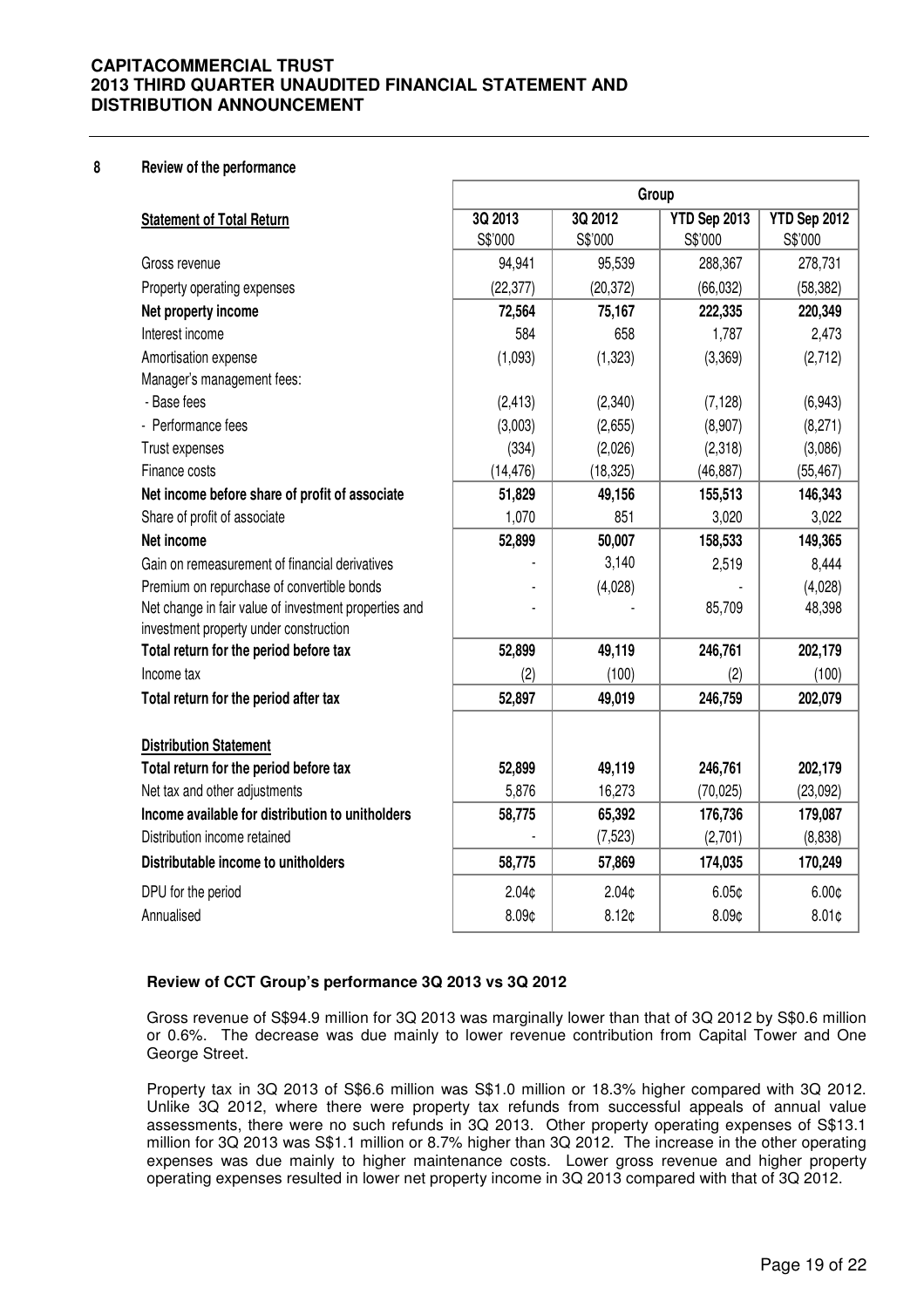### **Review of CCT Group's performance 3Q 2013 vs 3Q 2012 (cont'd)**

Interest income of S\$0.6 million for 3Q 2013 was S\$0.1 million or 11.2% lower than that for 3Q 2012. The decrease was mainly due to lower cash balance.

Amortisation expense of S\$1.1 million relates to the amortisation of intangible asset in 3Q 2013 (refer to note 6 of 1(b)(i)). This expense does not affect distributable income.

Trust expenses in 3Q 2013 of S\$0.3 million were S\$1.7 million or 83.5% lower than that of 3Q 2012. The higher trust expenses in 3Q 2012 was due to higher unitholders expenses and professional fees incurred.

Finance costs of \$14.5 million for 3Q 2013 were S\$3.8 million or 21.0% lower compared with 3Q 2012, because of lower interest cost and amortization of transaction costs.

The distributable income available to unitholders in 3Q 2013 of S\$58.8 million was 1.6% higher than 3Q 2012. The estimated distributable income per unit in 3Q 2013 is the same as 3Q 2012 at 2.04 cents.

#### **Review of CCT Group's performance YTD September 2013 vs YTD September 2012**

Gross revenue of S\$288.4 million for YTD September 2013 was S\$9.6 million or 3.5% higher than that for YTD September 2012. The higher revenue in YTD September 2013 was mainly due to the full period contribution by Twenty Anson as the acquisition of Twenty Anson was completed on 22 March 2012. In addition, all other properties recorded higher revenue except for Capital Tower and One George Street. The lower revenue for Capital Tower was due to lower average occupancy while One George Street weaker performance was due to the loss of yield protection income as the Deed of Yield Protection expired on 10 July 2013.

Property tax in YTD September 2013 of S\$19.6 million was S\$4.3 million or 28.5% higher than YTD September 2012. Property tax for YTD September 2012 was lower because of property tax refunds from successful appeals of lower annual value assessments for prior years but there was none in YTD September 2013. In addition, full period property tax expense at Twenty Anson also contributed partially to the increase. Other property operating expenses of S\$38.3 million for YTD September 2013 were S\$3.3 million or 9.5% higher compared with YTD September 2012. The increase was due to higher marketing expenses and maintenance costs, and partially also attributed to the full period expense of Twenty Anson for YTD September 2013 versus YTD September 2012.

Net property income of S\$222.3 million in YTD September 2013 outperformed that of YTD September 2012 by S\$2.0 million or 0.9% mainly due to the higher revenue, albeit offset to some extent by higher property operating expenses.

Interest income of S\$1.8 million for YTD September 2013 was lower than that for YTD September 2012 by S\$0.7 million or 27.7% mainly due to lower cash balance.

Amortisation expense of S\$3.4 million relates to the amortisation of the yield stabilization sum for YTD September 2013 (refer to note 6 of 1(b)(i)). The lower amount in YTD September 2012 was due to the shorter period from 22 March 2012 to 30 September 2012 as Twenty Anson was only acquired on 22 March 2012. This expense does not have any impact on distributable income.

Trust expenses of S\$2.3 million for YTD September 2013 was lower than YTD September 2012 by S\$0.8 million or 24.9%. The higher trust expenses in 3Q 2012 was due to higher unitholders expenses and professional fees incurred.

Finance costs of S\$46.9 million for YTD September 2013 were lower than that for YTD September 2012 by S\$8.6 million or 15.5% mainly due to lower interest cost as well as lower amortisation and transaction costs.

Distributable income to unitholders for YTD September 2013 of S\$174.0 million outperformed versus YTD September 2012 by S\$3.8 million or 2.2% mainly due to higher net property income as well as lower interest expense. Distributable income per unit ("DPU") for YTD September 2013 achieved 6.05 cents, an improvement of 0.8% over the same period last year of 6.00 cents.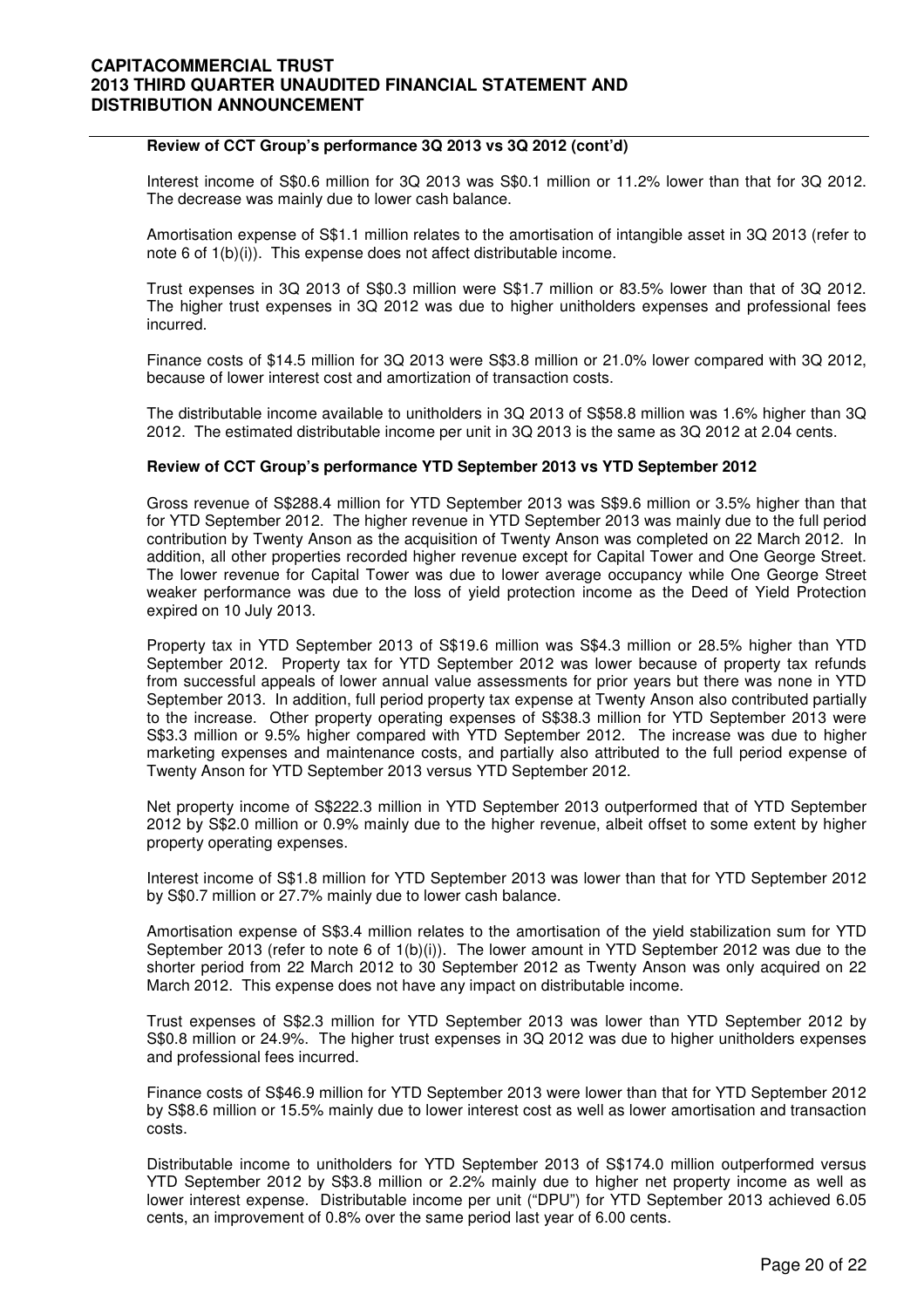### **9 Variance from Previous Forecast / Prospect Statement**

CCT has not disclosed any forecast to the market**.** 

### **10 Commentary on the competitive conditions of the industry in which the group operates and any known factors or events that may affect the group in the next reporting period and the next 12 months**

The yield protection for One George Street, pursuant to the Deed of Yield Protection, entered into with CapitaLand Singapore Limited, ceased on 10 July 2013. The yield protected gross rental rate translated to approximately S\$11.20 per square foot per month. Given that the market rental rate is below the yield protected gross rental rate, and with the cessation of the yield protection income, it would result in lower gross revenue of One George Street compared with the same period last year. Lower revenue at One George Street is expected for the next nine months on a year-on-year comparison. However, there are mitigating factors such as positive rent reversions from other properties. In addition, the upgrading of Six Battery is expected to complete by end of 2013. With the completion of the upgrading, the occupancy rate of Six Battery Road is expected to further improve which would lift the performance of Six Battery Road.

Asset enhancement works at Capital Tower are expected to commence at end-2013 to modernize the building which should enhance its value over the long term. The committed occupancy rate of Capital Tower increased by 6.5 per cent to 97.1 per cent with the signing of a long term lease with CapitaLand Limited for 100,000 square feet of space including its existing occupied space on level 30. We are currently in advanced lease negotiaton with one of CapitaLand's business units for about 40,000 square feet of additional space at Capital Tower. Upon the completion of this lease negotiation possibly in 4Q 2013, Capital Tower's committed occupancy rate will be 100.0 per cent.

CCT received S\$1.7 million of tax-exempt distributable income of Quill Capita Trust ("QCT") in this quarter, which was included in the distributable income to unitholders in 3Q 2013. The Manager will continue to evaluate various options, including future distributions to unitholders for the retained taxexempt income of QCT of S\$10.9 million. In addition, CCT has retained S\$0.9 million of RCS Trust's taxable income, which will be released for distribution in 4Q 2013.

On capital management, CCT has successfully refinanced bank loans ahead of the applicable maturity dates in 2014 and 2015. The bank loans are extended to various dates from 2018 to 2020, extending the average term to maturity of CCT's debt portfolio to 3.7 years. 75% of CCT's borrowings are on fixed rate basis, which provides certainty of cash flow on the interest expense.

The average office occupancy rate in Singapore's central business district (CBD) has decreased by 1.6 per cent to 93.5 per cent in 3Q 2013 from 95.1 per cent in 2Q 2013, largely due to completion of a new office tower. According to CBRE, Grade A office rents have remained stable for a third consecutive quarter at S\$9.55 per square foot per month, but the rental rates are expected to lead a modest recovery possibly from next quarter.

The outlook for the office market is expected to be encouraging with a number of sizeable leasing transactions under negotiation in the Grade A market, and given consistent demand across active and diverse sectors such as professional services, energy and commodities, insurance and IT.

The Manager will continue to proactively manage the portfolio to increase occupancy rate and achieve higher average rental rates for the portfolio to ride the projected recovery of the Singapore office market. The Manager will also continue its prudent approach to capital management, especially in the management of interest rate risk.